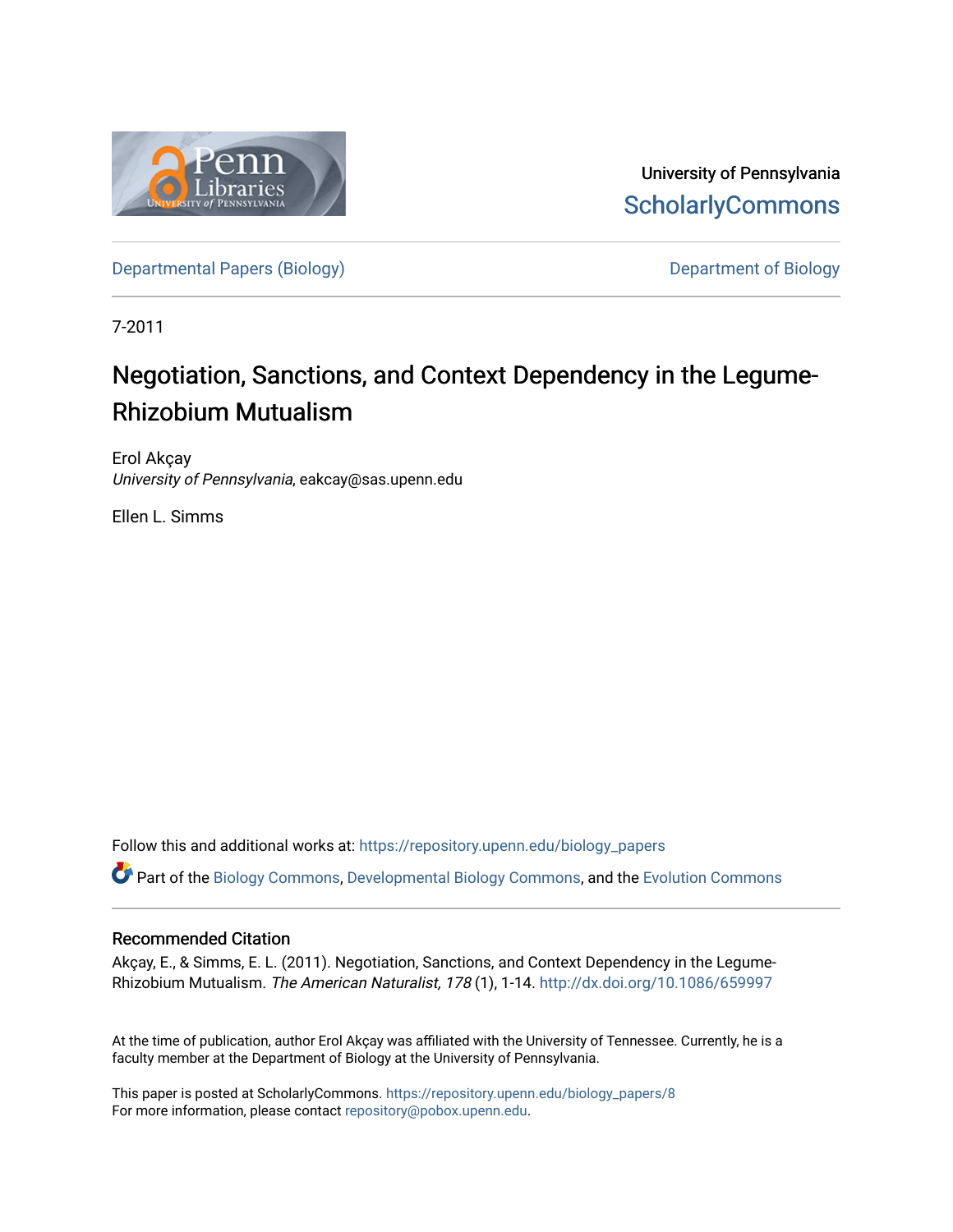## Negotiation, Sanctions, and Context Dependency in the Legume-Rhizobium Mutualism

## Abstract

Two important questions about mutualisms are how the fitness costs and benefits to the mutualist partners are determined and how these mechanisms affect the evolutionary dynamics of the mutualism. We tackle these questions with a model of the legumerhizobium symbiosis that regards the mutualism outcome as a result of biochemical negotiations between the plant and its nodules. We explore the fitness consequences of this mechanism to the plant and rhizobia and obtain four main results. First, negotiations permit the plant to differentially reward more-cooperative rhizobia—a phenomenon termed "plant sanctions"—but only when more-cooperative rhizobia also provide the plant with good outside options during negotiations with other nodules. Second, negotiations may result in seemingly paradoxical cases where the plant is worse off when it has a "choice" between two strains of rhizobia than when infected by either strain alone. Third, even when sanctions are effective, they are by themselves not sufficient to maintain cooperative rhizobia in a population: less cooperative strains always have an advantage at the population level. Finally, partner fidelity feedback, together with genetic correlations between a rhizobium strain's cooperativeness and the outside options it provides, can maintain cooperative rhizobia. Our results show how joint control over the outcome of a mutualism through the proximate mechanism of negotiation can affect the evolutionary dynamics of interspecific cooperation.

## **Disciplines**

Biology | Developmental Biology | Evolution

## **Comments**

At the time of publication, author Erol Akçay was affiliated with the University of Tennessee. Currently, he is a faculty member at the Department of Biology at the University of Pennsylvania.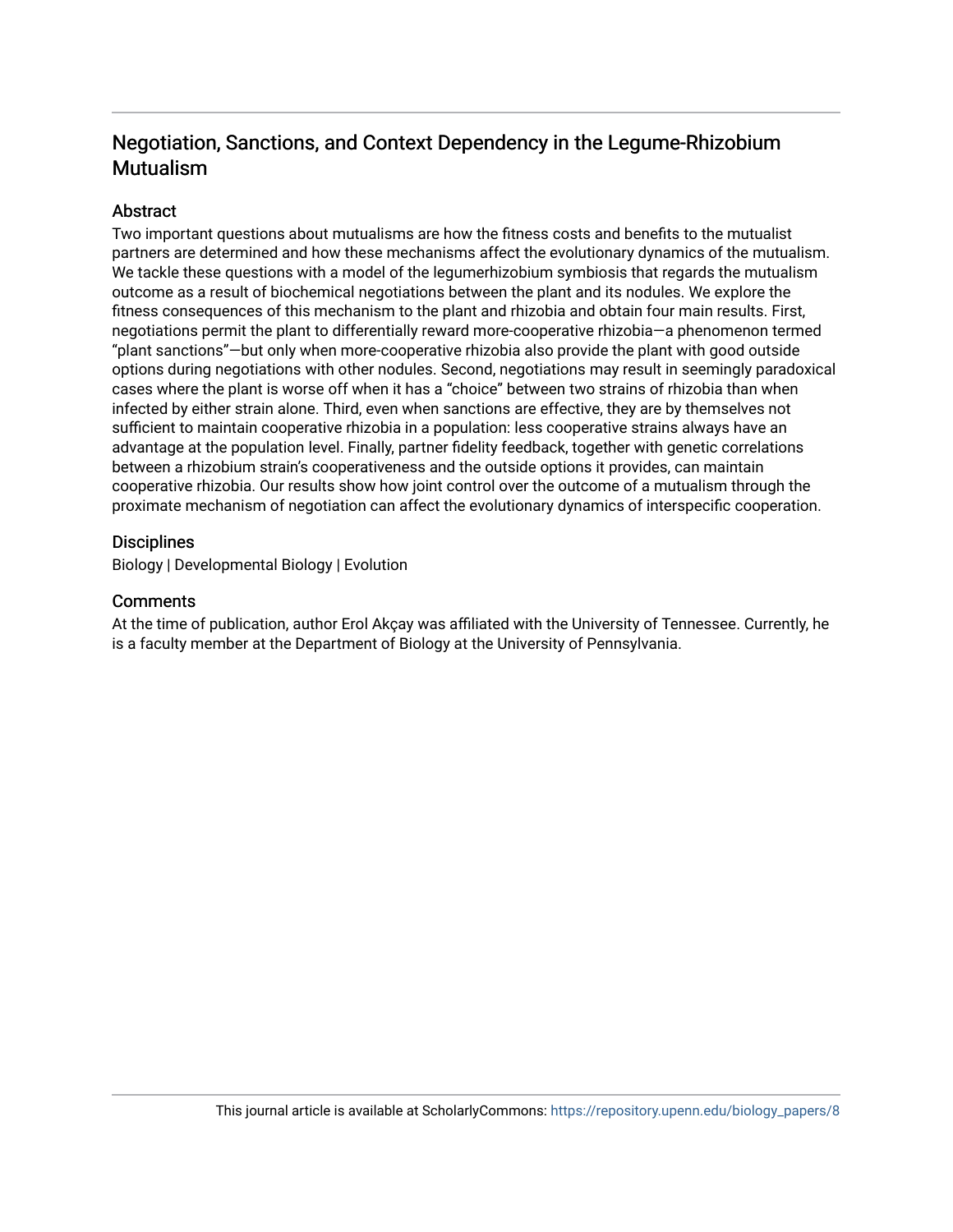# **Negotiation, Sanctions, and Context Dependency in the Legume-Rhizobium Mutualism**

## Erol Akçay<sup>1,\*</sup> and Ellen L. Simms<sup>2</sup>

1. National Institute for Mathematical and Biological Synthesis, University of Tennessee, Knoxville, Tennessee 37996; 2. Department of Integrative Biology, University of California, Berkeley, California 94720

*Submitted June 4, 2010; Accepted February 28, 2011; Electronically published June 2, 2011*

*Online enhancements:* appendix, Mathematica file.

abstract: Two important questions about mutualisms are how the fitness costs and benefits to the mutualist partners are determined and how these mechanisms affect the evolutionary dynamics of the mutualism. We tackle these questions with a model of the legumerhizobium symbiosis that regards the mutualism outcome as a result of biochemical negotiations between the plant and its nodules. We explore the fitness consequences of this mechanism to the plant and rhizobia and obtain four main results. First, negotiations permit the plant to differentially reward more-cooperative rhizobia—a phenomenon termed "plant sanctions"—but only when more-cooperative rhizobia also provide the plant with good outside options during negotiations with other nodules. Second, negotiations may result in seemingly paradoxical cases where the plant is worse off when it has a "choice" between two strains of rhizobia than when infected by either strain alone. Third, even when sanctions are effective, they are by themselves not sufficient to maintain cooperative rhizobia in a population: less cooperative strains always have an advantage at the population level. Finally, partner fidelity feedback, together with genetic correlations between a rhizobium strain's cooperativeness and the outside options it provides, can maintain cooperative rhizobia. Our results show how joint control over the outcome of a mutualism through the proximate mechanism of negotiation can affect the evolutionary dynamics of interspecific cooperation.

*Keywords:* sanctions, partner choice, partner fidelity feedback, biological markets, partner control, context dependency.

#### **Introduction**

Evolutionary biologists have long wondered how it is that costly traits that benefit the fitness of unrelated individuals can be adaptive (Darwin 1859; Herre et al. 1999; Bronstein et al. 2003; Sachs et al. 2004). The puzzle is especially acute for mutualisms in which individuals encounter and interact with multiple partners from the environment, as their fitness interests often conflict (Bull and Rice 1991; Noe¨ and Hammerstein 1995; West et al. 2002*b*, 2002*c*;

Sachs and Wilcox 2006). In such mutualisms, selection will favor any individual with a mutation that increases its own fitness by increasing fitness benefits received from partners and/or reducing the fitness cost of benefits provided to partners. In the absence of counterselection, this evolutionary trajectory destabilizes the mutualism.

One proposed counterselection mechanism follows the metaphor of a "biological market" (Noë and Hammerstein 1994, 1995; Hammerstein 2001; Noe¨ 2001; Simms and Taylor 2002). In this extended metaphor, controlling individuals choose "trading partners" from a market of potential "traders" (Noë and Hammerstein 1994). Partners are chosen according to their relative quality, quantified as the fitness benefits they provide minus the costs they impose. For such choice to maintain cooperation and hence mutualism, controlling individuals must accurately target fitness benefits to high-quality partners (Bshary and Grutter 2002; Simms and Taylor 2002; Foster and Kokko 2006). However, biological market theory does not consider how such targeting may be achieved, implicitly assuming that the controlling individuals have complete control over "payments" in their market transactions. In reality, the allocation of rewards is likely to be determined by a biological process that gives both parties some degree of control. In this article, we ask how such an allocation mechanism affects the predictions from biological market theory, using a mathematical model of the symbiosis between legumes and rhizobia.

Rhizobia are soil-dwelling alpha- and beta-proteobacteria that form nitrogen-fixation symbioses with many legumes (Sprent 2007; Masson-Boivin et al. 2009). Rhizobia infect legume roots, stimulate hosts to produce nodules, and differentiate into specialized endosymbiotic cells called bacteroids, which reduce atmospheric dinitrogen in exchange for plant photosynthates (Trainer and Charles 2006; Prell et al. 2009). Several aspects of the symbiosis decouple plant and rhizobial fitness. Rhizobia are transmitted horizontally among hosts and not vertically

<sup>\*</sup> Corresponding author; e-mail: [erol@nimbios.org.](mailto:erol@nimbios.org)

Am. Nat. 2011. Vol. 178, pp. 1-14. © 2011 by The University of Chicago. 0003-0147/2011/17801-52213\$15.00. All rights reserved. DOI: 10.1086/659997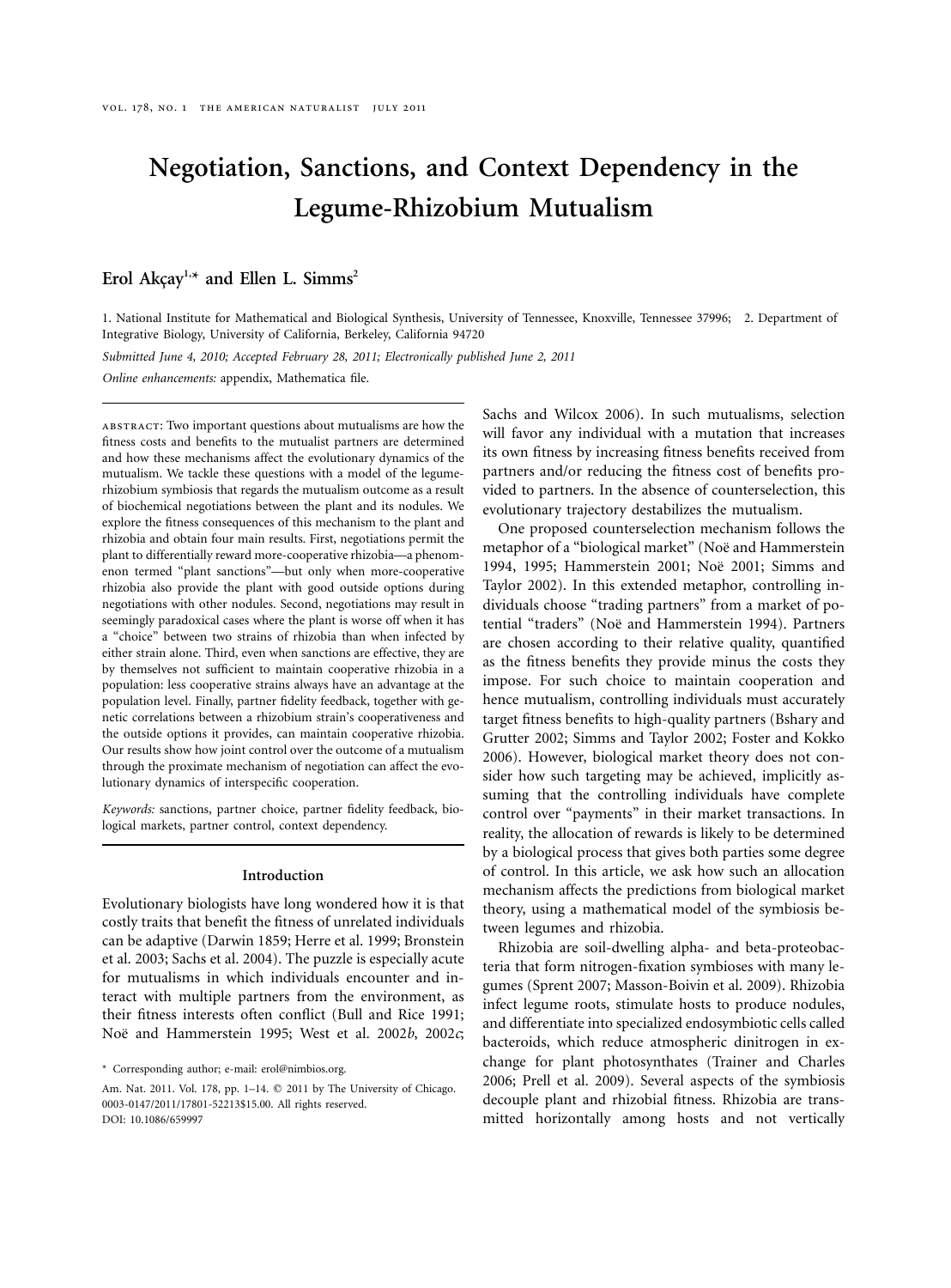through seeds (Sprent et al. 1987), and symbiotic rhizobia likely derive fitness benefits through release into the soil from senescing nodules (Kiers et al. 2003; Denison and Kiers 2004; Simms et al. 2006; Heath and Tiffin 2009). Further, individual plants usually host multiple rhizobial genotypes (Dowling and Broughton 1986; Hagen and Hamrick 1996; Burdon et al. 1999; Thrall et al. 2000; Sachs et al. 2009), making them vulnerable to free riders, which are endosymbiotic rhizobia that hoard plant resources rather than investing in the energy-intensive nitrogenfixation reaction (Denison 2000; Trainer and Charles 2006; Ratcliff et al. 2008). In response, host legumes might select against less-mutualistic rhizobia by targeting resources to more-mutualistic partners (Denison 2000; Simms and Taylor 2002). Several empirical studies (Singleton and Stockinger 1983; Singleton and van Kessel 1987; Kiers et al. 2003, 2006; Simms et al. 2006) have supported key components of this hypothesis, which has been termed "plant sanctions" (Denison 2000; West et al. 2002*c*) and "partner choice" (Simms and Taylor 2002).

The existing conception of plant sanctions implicitly assumes that legume hosts completely control resource allocation. However, selection will favor any rhizobia that can "manipulate" plant resource allocation, which makes it likely that the allocation of resources is ultimately under joint control. It is not clear whether plants lacking absolute control over rhizobial fitness can exert selection in favor of more cooperative rhizobia. Furthermore, although several reports have found support for plant sanctions, others have not (Marco et al. 2009; Gubry-Rangin et al. 2010). This suggests that the mechanisms determining fitness costs and benefits might produce sanctions under some conditions but not under others, which leads to the question of when each case is expected. Finally, plant sanctions have often been conceptualized as all-or-none, where a partner is either cut off or not (Denison 2000; West et al. 2002*c*), whereas plants are likely to adjust rewards to a nodule much more continuously, for example, by adjusting the carbon allocation to each nodule. Using either naturally occurring strains (Simms et al. 2006) or experimental manipulation of atmospheric N availability to nodules (Kiers et al. 2006), studies have found that nodule growth exhibits continuous variation that correlates with strain performance (or N concentration in the air), suggesting that plant allocation of resources also varies continuously. When sanctions are not binary and partners vary in quality, questions arise regarding how much the plant should reward each partner and how this value is determined.

A recent model by Akçay and Roughgarden (2007) is useful for answering these questions. In keeping with the trade metaphor, this model considers cooperation as the outcome of biochemical "negotiations" between the plant and the rhizobia. In contrast to the purely plant-controlled sanctions model, the negotiation model affords both partners some degree of control over the outcome and predicts a stable division of benefits to each party. Akçay and Roughgarden (2007) proposed that this kind of negotiation process might underlie differential rewarding of nodules. However, they did not venture beyond the simplest case of a single nodule on one plant and did not model variation in rhizobium traits that would make rhizobia more or less mutualistic. Here, we address these issues by extending their negotiation model to the case of two nodules on a single plant. Our results challenge important aspects of the prevailing theories of partner choice and plant sanctions.

Our negotiation model is meant to represent an underlying biological process during which both partners in a mutualism can exert control over the outcome of an interaction. In "Mechanisms for Control of the Mutualism" in the online edition of the *American Naturalist*, we review the current knowledge of possible mechanisms of control by each party in the legume-rhizobium symbiosis. The plant has a number of possible mechanisms for regulating the allocation of resources to the nodule, including adjusting the oxygen flux into the nodule's cortex (Denison 2000) and regulating the active transport of  $C_4$ dicarboxylic acids (Benedito et al. 2010). There is much less known about the mechanisms by which rhizobia can control the outcome, but this situation is due partly to methodological difficulties and partly to a tacit assumption that the plant is in complete control. One potential pathway of rhizobium control might involve regulating the cycling of amino acids, which has been implicated in the symbiosis between pea plants and *Rhizobium leguminosarum* (Lodwig and Poole 2003; Prell et al. 2009), but this hypothesis has yet to be tested. Nonetheless, as we show below, several empirical observations regarding legumerhizobium mutualisms can be better explained under an assumption of joint control via a negotiation-like mechanism than under the assumption of pure plant control. We therefore hope that our results will spark empirical research into mechanisms by which rhizobia can exert control over resource allocation decisions; to that end, we point out potentially fruitful avenues for empirical research in "Discussion."

#### **The Negotiation Model with Two Nodules**

We model the negotiation process between a legume host and two nodules, each occupied by a single rhizobial genotype, on the basis of the dynamics introduced by Akçay and Roughgarden (2007). We label the nodules N1 and N2. The carbon flux into and nitrogen flux out of N1 and N2 are denoted  $(I_{C1}, I_{A1})$  and  $(I_{C2}, I_{A2})$ , respectively (C is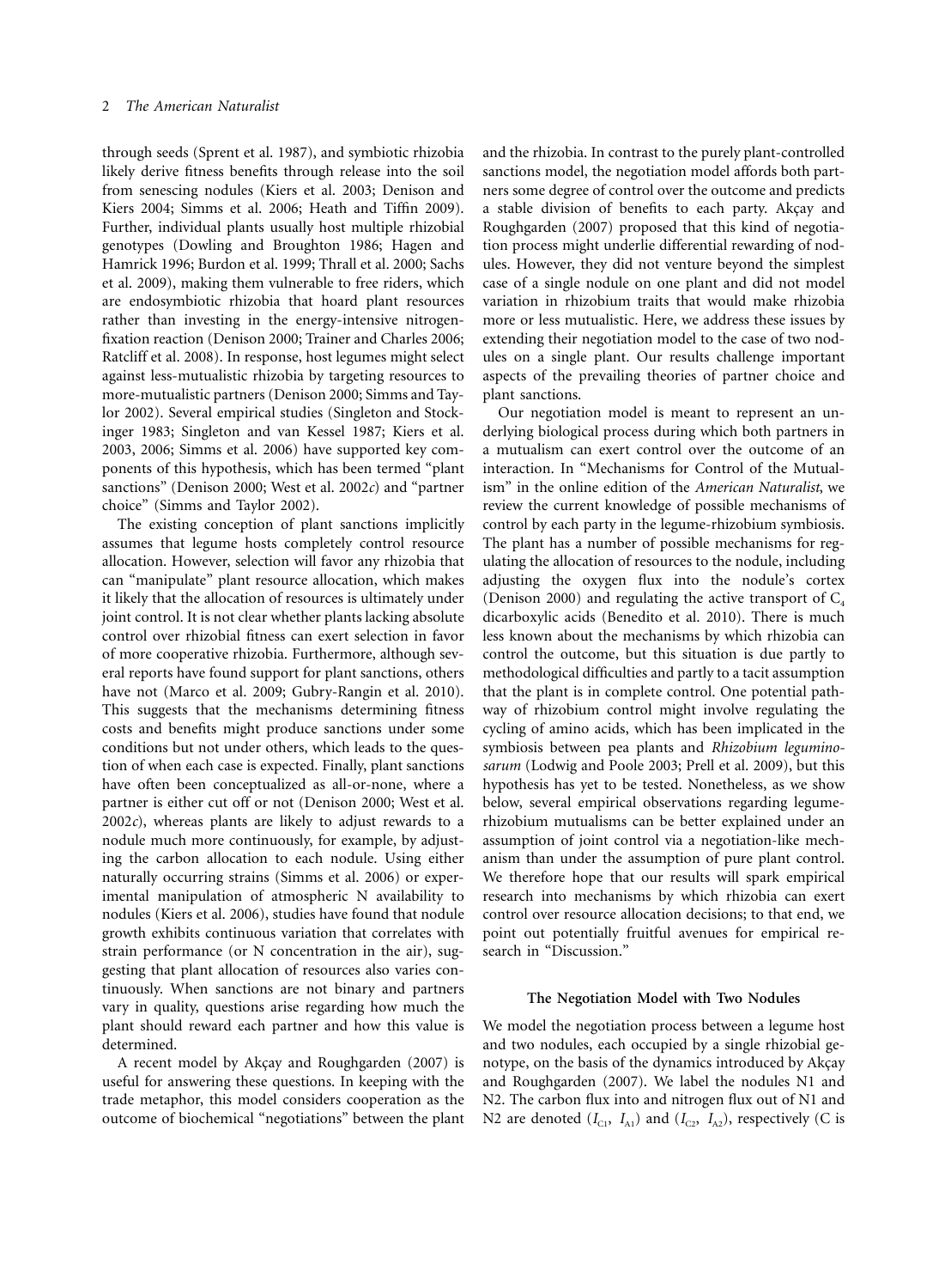for carbon and A for ammonium or amino acid). These fluxes give rise to growth rates  $r_p$ ,  $r_{N1}$ , and  $r_{N2}$  for the plant, nodule 1, and nodule 2, respectively. Akçay and Roughgarden (2007) use simple metabolic models to derive the growth of the plant and the nodule as functions of the carbon and nitrogen fluxes; we use slightly modified versions of their growth rates (see "Different Growth Functions" in the online edition of the *American Naturalist*). Our results are qualitatively unchanged when different growth functions are used, as long as these functions exhibit diminishing benefits from the resource received (i.e., nitrogen for the plant and carbon for the nodules) and accelerating costs for the resource given up (carbon for the plant, nitrogen for the nodules). Plant growth rate is a function of the total nitrogen flux received from the nodules and the carbon flux allocated to them, that is,  $r_{\rm p}(I_{\rm A}$ ,  $I_{\rm C}$ , where  $I_{\rm At} = I_{\rm A1} + I_{\rm A2}$  and  $I_{\rm C} = I_{\rm C1} + I_{\rm C2}$ , while the growth rate of each nodule depends only on the carbon flux it receives and the nitrogen it exports.

Like Akçay and Roughgarden (2007), we assume that at each negotiation step there are small, stochastic fluctuations in the carbon flowing into and the nitrogen flowing out of one of the nodules, say N1, which brings the growth rates of the plant and the nodules to  $r'_p$ ,  $r'_{N1}$ , and  $r'_{N2}$ . This creates three possible cases: (1)  $r'_{p} > r_{p}$  and  $r'_{\text{N1}} > r_{\text{N1}}$ ; (2)  $r'_{\text{p}} < r_{\text{p}}$  and  $r'_{\text{N1}} < r_{\text{N1}}$ ; or (3) one growth rate is higher, and the other is lower. In the first two cases, there is no conflict between the nodule and the plant. In case 1, the new rates are accepted, and in case 2, the rates revert back to the previous values. In the third case, however, one player's growth rate is lowered. This player responds by shutting down the fluxes completely, which represents an effort on this player's part to regain the more advantageous previous fluxes. This move triggers a phase during which both players stop exchanging nutrients and therefore forgo the growth resulting from this exchange. We call this phase the "war-of-attrition game," because of its similarity to models of animal conflicts where individuals engage in costly behavior (by displaying, fighting, or simply waiting) to wear down their opponent and obtain a resource (Bishop and Cannings 1978).

The duration over which each party stays in the warof-attrition game is determined by its potential gain from winning this stage of the game and its opportunity cost of staying in the war of attrition. Akcay and Roughgarden (2007) proposed that each party stays in the war of attrition until its potential gain equals its loss. Suppose that  $r'_{p} > r_{p}$  but  $r'_{N1} < r_{N1}$ . If the fraction of the period the plant stays in is given by *p*, we have

$$
p(r_{\rm p} - r_{\rm p,2}) = (1 - p)(r_{\rm p}' - r_{\rm p}), \tag{1}
$$

where  $r_{p,2}$  denotes the growth rate that the plant can achieve with its other nodule (N2) alone. We assume that a nodule cannot grow when not receiving carbon fluxes from the plant, so we have, for the fraction of time *q* that nodule N1 stays in the game,

$$
qr'_{N1} = (1 - q)(r_{N1} - r'_{N1}). \tag{2}
$$

If  $p > q$ , the plant wins, and the new growth rates of the plant and N1 are  $r'_p$  and  $r'_{N1}$ . (N2 is unaffected by the negotiation between the plant and N1.) In the one-nodule case, where  $r_{p,2} = 0$ , these negotiation dynamics lead to the maximum of the product of  $r_p$  and  $r_{N1}$ , which in bargaining theory is called the "Nash bargaining solution" (Nash 1950, 1953) and has been proposed by Roughgarden et al. (2006) as an alternative to the Nash equilibrium as an outcome of behavioral dynamics between animals. In the two-nodule case, we are interested in whether and how the plant can use the negotiation process to distinguish between rhizobia of differing mutualistic quality and reward them accordingly, a phenomenon that has variously been termed "plant sanctions" (Denison 2000; West et al. 2002*c*) and "partner choice" (Simms and Taylor 2002).

#### **Variation in Partner Quality and Negotiation**

To model variation in partner quality, we introduce a rhizobium trait that modulates the negotiation behavior of a nodule. Suppose that a rhizobium strain occupying N1, instead of staying in the war-of-attrition game for a fraction *q* of the time, as given by equation (2), stays for a time  $\beta_{N1}q$ , with  $\beta_{N1} > 0$ . Thus, strains with higher  $\beta$  will stay in the war-of-attrition stage longer, making them less likely to accept losses in their growth rate and more likely to impose losses on the plant's growth rate. In anthropomorphic terms, these strains are more "stubborn" during negotiations. In a single-nodule setup, the outcome of negotiation with such strains would be skewed toward benefitting the nodule to the detriment of the plant. Thus, strains with high  $\beta$  would appear as low-quality partners (fig. 1).

At the long-term equilibrium of the negotiation dynamics, all new rates will be rejected and the following conditions hold for a focal nodule N1: (1) no alternative pair of rates *R'* exists that is simultaneously more beneficial to both the nodule and the plant; (2) for  $r'_p > r_p$  and  $r'_{N1} < r_{N1}$ ,  $\beta q > p$ ; and (3) for  $r'_{p} < r_{p}$  and  $r'_{N1} > r_{N1}$ ,  $p > \beta q$ . For small fluctuations around the equilibrium, these three conditions can be summarized into a first-order condition:

$$
\frac{1}{r_{\rm p}^* - r_{\rm p,2}} \frac{\partial r_{\rm p}}{\partial I_{\rm Al}} + \beta_{\rm N1} \frac{1}{r_{\rm N1}^*} \frac{\partial r_{\rm N1}}{\partial I_{\rm Al}} = 0, \tag{3}
$$

$$
\frac{1}{r_{\rm p}^* - r_{\rm p,2}} \frac{\partial r_{\rm p}}{\partial I_{\rm Cl}} + \beta_{\rm N1} \frac{1}{r_{\rm N1}^*} \frac{\partial r_{\rm N1}}{\partial I_{\rm Cl}} = 0, \tag{4}
$$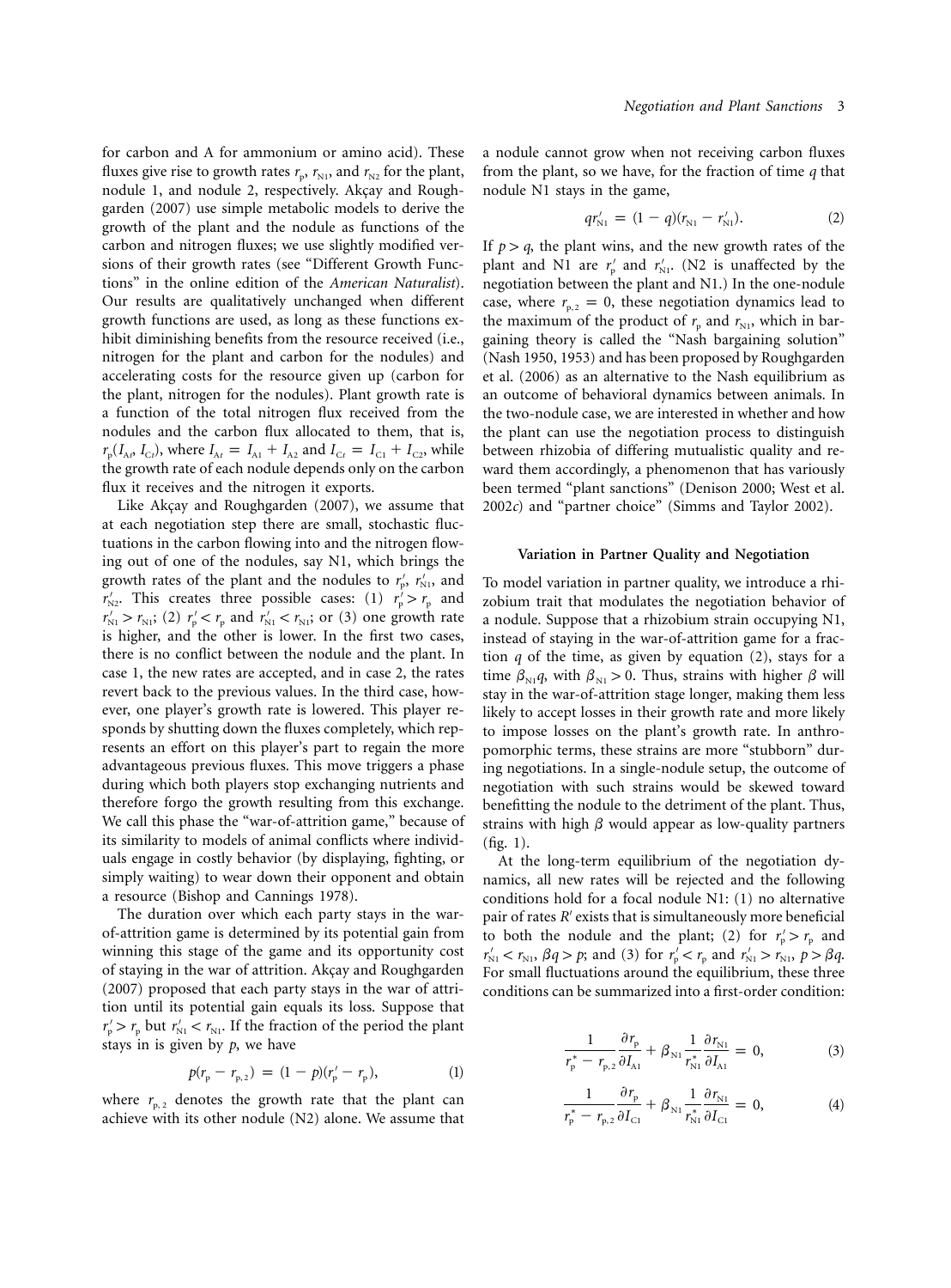#### 4 *The American Naturalist*



**Figure 1:** Change in the growth rates of the plant and the nodule in a single-nodule case, where the equilibrium is given by equations (3) and (4), with  $r_{p,2} = 0$ . The solid line represents the plant's growth rate,  $r_p^*$ , and the dashed line represents the nodule's,  $r_{N1}$ .

where  $r_p^*$  and  $r_{\rm{N1}}^*$  are the equilibrium growth rates of the plant and N1, respectively, and  $r_{p, 2}$  is the growth rate that the plant can achieve by relying only on N2 while the carbon and nitrogen fluxes with N1 remain shut down.

Similarly, the outcome of the negotiation with N2 is characterized by the following conditions:

$$
\frac{1}{r_{\rm p}^* - r_{\rm p,1}} \frac{\partial r_{\rm p}}{\partial I_{\rm A2}} + \beta_{\rm N2} \frac{1}{r_{\rm N2}^*} \frac{\partial r_{\rm N2}}{\partial I_{\rm A2}} = 0, \tag{5}
$$

$$
\frac{1}{r_{\rm p}^* - r_{\rm p,1}} \frac{\partial r_{\rm p}}{\partial I_{\rm C2}} + \beta_{\rm N2} \frac{1}{r_{\rm N2}^*} \frac{\partial r_{\rm N2}}{\partial I_{\rm C2}} = 0, \tag{6}
$$

where  $r_{p,1}$  is the growth rate the plant can achieve by relying only on N1. The quantities  $r_{p,1}$  and  $r_{p,2}$  represent the "outside options" available to the plant and determine how long the plant can "hold out" during the war-ofattrition stage. Intuitively, the equilibrium outcome balances the gains of the plant and each nodule, given by the partial derivatives of  $r_p$ ,  $r_{N1}$  and  $r_{N2}$ , relative to their opportunity costs of holding out during negotiations, given by the denominators in each term. The relative gains of the rhizobia are weighted by their  $\beta$  traits. The opportunity cost for the plant depends on its outside options when negotiating with a given nodule, which in general will be a function of the external environment and all partners' traits.

#### **Outside Options and Plant Sanctions**

#### *The Outside Option Equals the Current Rates*

The war-of-attrition phase with a focal nodule is the crucial determinant of the long-term negotiation outcome. Its outcome depends on the growth rate the plant can achieve with the other nodule only, that is, the plant's outside option. This outside option determines how much "bargaining power" the plant holds vis-a`-vis the negotiating nodule. We first consider the case where, when negotiating with N1, the plant simply maintains the current nitrogen and carbon fluxes with N2. Thus, the plant's growth rate during the war-of-attrition phase with N1 is given by

$$
r_{p,2} = r_p(I_{A2}, I_{C2}). \tag{7}
$$

Similarly, the outside option when negotiating with N2 is given by  $r_{p,1} = r_p (I_{A1}, I_{C1})$ . Hence, at equilibrium, the plant's outside options will be  $r_{p,1} = r_p (I_{A1}^*, I_{C1}^*)$  and  $r_{p,2} = r_p(I_{A2}^*, I_{C2}^*)$ . Substituting these terms into equations (3)–(6), we can find the equilibrium nitrogen fixation and carbon allocation rates for particular pairs of strains with  $\beta_{N1}$  and  $\beta_{N2}$ . Furthermore, by the implicit-function theorem, we can express the equilibrium fluxes of carbon to and nitrogen from the nodules as functions of  $\beta_{N1}$  and  $\beta_{N2}$ . To find how the equilibrium fluxes change with changing  $\beta$ s, we take the total derivative of each of the four equations with respect to  $\beta_{N1}$  and  $\beta_{N2}$  and solve the resulting eight equations for the eight partial derivatives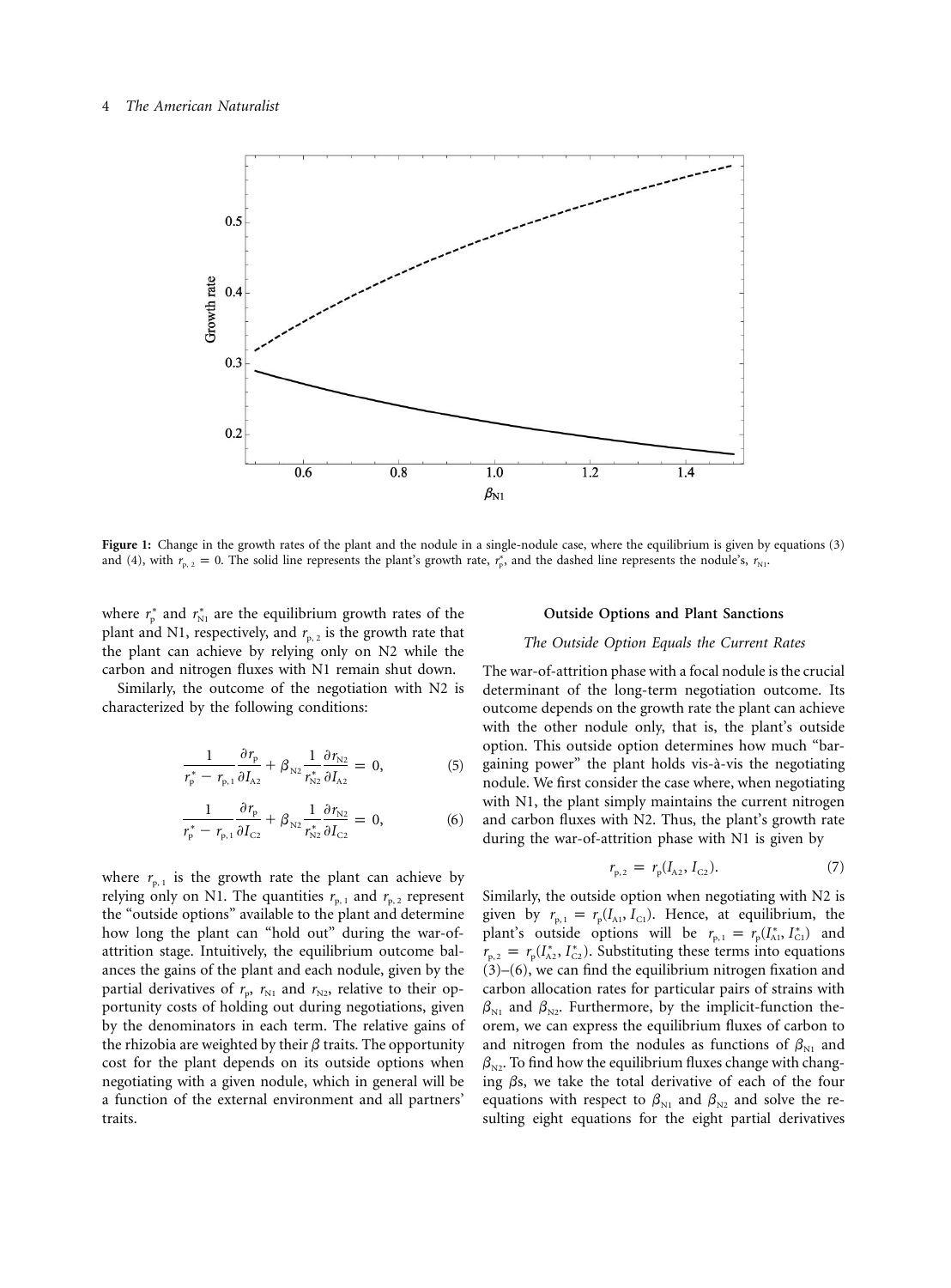$\partial I_{\text{Al}}^* / \partial \beta_{\text{N1}}$ ,  $\partial I_{\text{Cl}}^* / \partial \beta_{\text{N1}}$ ,  $\partial I_{\text{Al}}^* / \partial \beta_{\text{N2}}$ , and so on, as a function of the first and second derivatives of the growth rate functions at the equilibrium. We found analytical expressions for these partial derivatives, but they are too cumbersome to reproduce here. Instead, we compared the growth rates of two nodules with different  $\beta s$  by evaluating the equilibrium conditions numerically (fig. 2). The nodule with the higher  $\beta$  always has a higher growth rate. Thus, a negotiation process in which the current rates represent the plant's outside option will not lead to effective sanctions by the plant, since it fails to withhold rewards from the less beneficial strain.

This result can be understood intuitively by considering the plant's negotiation with one of the nodules, say N1. With constant outside options, a nodule with higher  $\beta$ always receives a higher growth rate because it is less likely to accept losses during negotiation. In turn, paying a higher price for nitrogen from a tougher negotiator in N1 diminishes the plant's outside option when negotiating with N2. This shift gives the plant a poorer equilibrium bargain with N2, which further depresses the plant's outside option against N1 (i.e.,  $r_{p,2}$ ).

#### *Temporary Redirecting of Fluxes*

In the previous subsection, we assumed that the plant does not use the carbon withheld during the attrition phase to improve its outside option. We now suppose that, when locked in a war of attrition with N1, the plant redirects a fraction  $\rho$  of the carbon flux  $I_{C1}$  (that would have gone to N1) to N2 and in return receives an added nitrogen flux at rate  $\kappa_{N2}\rho I_{C1}$ , with  $\kappa \geq 0$ . Here,  $\kappa$  stands for a strainspecific rhizobium trait that quantifies how much the strain (temporarily) ramps up nitrogen fixation when supplied with additional carbohydrates: a strain with high  $\kappa$ supplies the plant with more extra nitrogen than does a strain with lower  $\kappa$ . We assume that the added nitrogen fixation and exchange of fluxes operate at a very short timescale and hence are not themselves subject to negotiation. When the plant redirects its carbon flux, its growth rate while in the war of attrition becomes

$$
r_{p,2} = r_p (I_{A2} + \rho \kappa_{N2} I_{C1}, I_{C2} + \rho I_{C1}),
$$
 (8)

and similarly for  $r_{p,1}$ ,

$$
r_{p,1} = r_p(I_{A1} + \rho \kappa_{N1} I_{C2}, I_{C1} + \rho I_{C2}).
$$
 (9)

When all else is equal, increasing a strain's  $\kappa$  has little influence on the equilibrium growth rate of its own nodule but decreases the equilibrium growth rate of the other nodule (see Mathematica code, available through the online edition of the *American Naturalist*). When a plant hosts two strains of rhizobia, one with low and the other with high  $\beta$ , the low- $\beta$  strain can have a higher equilibrium



**Figure 2:** Comparison of growth rates of nodules with different  $\beta$ traits. The black region denotes pairs of  $\beta_{N1}$  and  $\beta_{N2}$  for which N2 has a higher growth rate than N1,  $r_{N2} > r_{N1}$ ; the white region denotes pairs for which N1 has a greater growth rate than N2,  $r_{\rm N1} > r_{\rm N2}$ . The region above the diagonal is black, which means that the nodule with the higher  $\beta$  always has a higher growth rate than the nodule with the lower  $\beta$ . Thus, under the assumption that the outside option equals current rates, negotiations cannot produce effective sanctions.

growth rate than a strain with higher  $\beta$ , provided that its  $\kappa$  is sufficiently larger than the high- $\beta$  strain's  $\kappa$  (fig. 3). Thus, for the plant to effectively impose sanctions against high- $\beta$  rhizobia, there must be a negative correlation between the  $\beta$  and  $\kappa$  traits of the strains.

The intuition underlying this result is simple: the plant benefits by relying on a strain with high  $\kappa$  for temporary nitrogen needs in a way that is similar to a firm manager who hires substitute workers when the union goes on strike. A strain with higher  $\kappa$  improves the outside option for the plant, allowing it to drive a tougher bargain with the other nodule. Thus, a low- $\beta$  strain with high  $\kappa$  can offset the bargaining advantage of a high- $\beta$ , low- $\kappa$  nodule, drive down the latter's growth rate, and make plant sanctions appear effective.

#### *Soil Nitrogen*

Another outside option for the plant is to take up mineral nitrogen from the soil. However, increasing nitrogen uptake from the soil requires growing new roots, which is unlikely to happen fast enough to affect nitrogen uptake during the brief war-of-attrition stage. We therefore include the effect of a constant nitrogen uptake from the soil by adding it to the plant's total nitrogen supply. As we show in "Mineral Nitrogen Uptake from the Soil" in the online edition of the *American Naturalist*, allowing for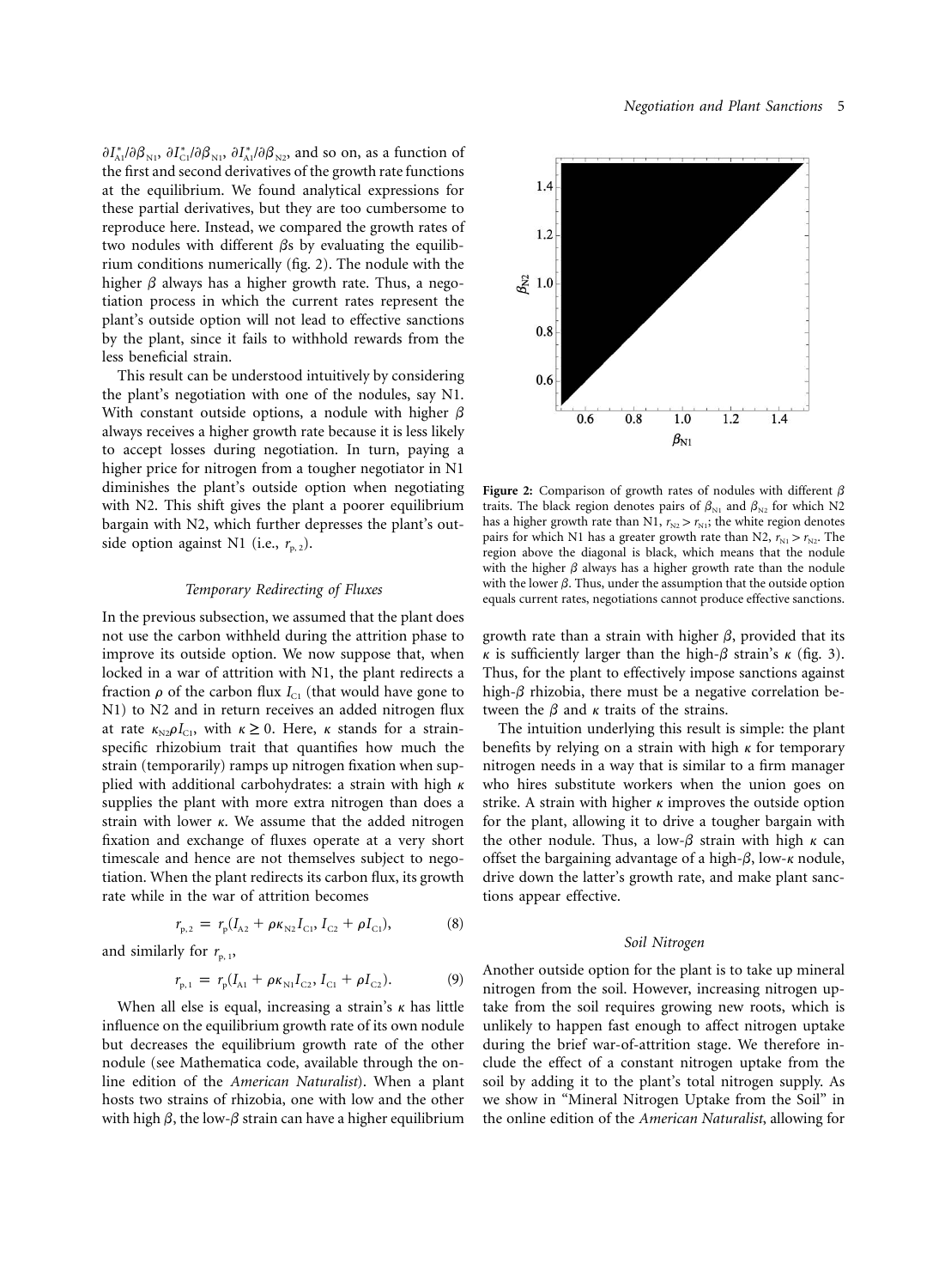#### 6 *The American Naturalist*



**Figure 3:** Comparison of the growth rates of nodules with different  $(\beta, \kappa)$  pairs. As in figure 2, the black regions indicate when N2 has a higher growth rate than N1, and vice versa for white regions. We assume that  $\beta_{N2} > \beta_{N1}$ ; the X-axis in each panel shows the difference in the  $\beta$  traits. Therefore, black regions correspond to cases where negotiations lead to ineffective sanctions (higher growth rate of less cooperative, higher- $\beta$  nodules), while the white regions correspond to effective sanctions. The figure shows that effective sanctions are possible when  $\kappa_{N1}$  is sufficiently greater than  $\kappa_{N2}$ , with the threshold difference being an increasing function of  $\beta_{N2} - \beta_{N1}$ . Here,  $\rho = 0.5$ .

mineral nitrogen uptake does not affect the growth rate relationship between two nodules with different  $\beta$  and  $\kappa$ traits. In other words, the conditions under which plant sanctions appear to be effective are qualitatively unchanged. However, higher mineral uptake rates move the negotiation equilibria in the plant's favor for a given value of rhizobium  $\beta$  and, at the same time, increase the selection pressure for higher  $\beta$ , all else being equal. This happens because increasing the availability of nonnegotiated nitrogen improves the plant's bargaining position, which decreases rhizobium growth rate. As the nodule's growth as a function of  $\beta$  is concave (as can be seen in fig. 1), this increases the marginal benefit of increasing  $\beta$ . In other words, as the nodule's bargaining position deteriorates, the advantage of being a tougher negotiator (i.e., having a higher  $\beta$ ) increases. Empirical research on mycorrhizae supports this prediction (Johnson 1993): when big bluestem plants were fertilized, less beneficial fungal species took over their roots. Kiers et al. (2002) note that no conclusive data exist for the evolutionary response of rhizobia to nitrogen fertilization and go on to argue that the effect of increased nitrogen fertilization on the evolution of rhizobium effectiveness is ambiguous, as plant sanctions might counteract the effect of reduced plant dependence on nodules. Our model suggests otherwise.

#### *Effect of Negotiations on Plant's Growth Rate*

Here, we compare the plant's growth rate when it hosts different strains in the two nodules (i.e., has an opportunity to exert choice) with that when it hosts the same strain in both nodules. Figure 4 shows that in most cases, the plant's growth rate with choice is intermediate between its growth rates with each strain alone. However, for some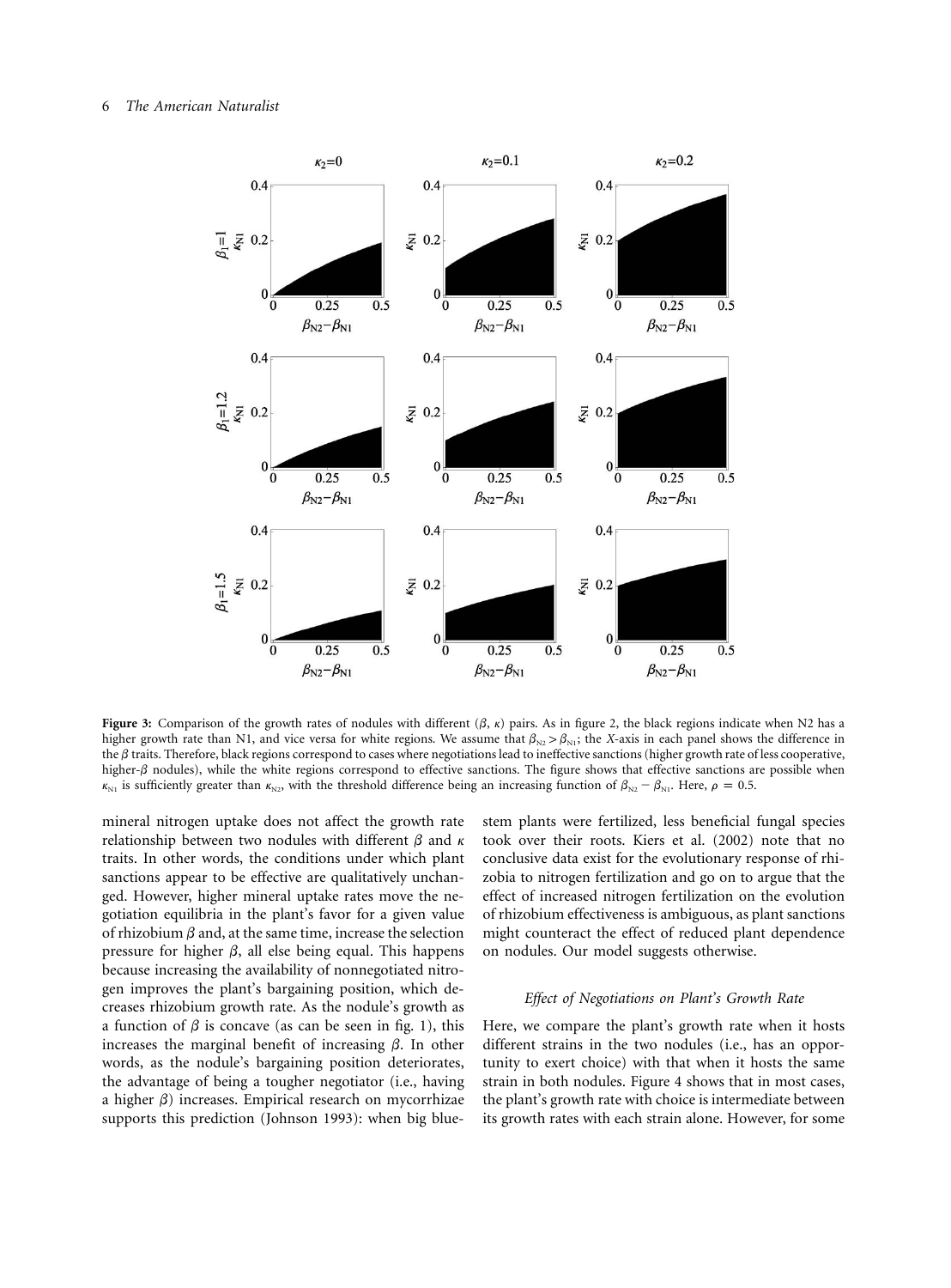

**Figure 4:** Effect of choice on plant's growth rate. This figure compares the plant's growth rate when it has a choice between two strains with negotiation traits ( $\beta_{N1}$ ,  $\kappa_{N1}$ ) and ( $\beta_{N2}$ ,  $\kappa_{N2}$ ) with its growth rate when it is infected with either of the strains alone. Here,  $\beta_{N1} = 1$ ,  $k_{\text{N1}} = 0$ , and  $\rho = 0.5$ . The gray points correspond to a plant that has an intermediate growth rate when it has a choice, relative to a plant that hosts either of the strains alone. The black points correspond to a plant that has a lower growth rate when it has a choice, relative to a plant that hosts either of the strains alone. This happens when the higher- $\beta$  strain also has a higher  $\kappa$ .

combinations of  $\beta$  and  $\kappa$ , the plant's growth rate is lower when it has a choice than when it is infected with only the worse strain. This happens when a high- $\beta$ , high- $\kappa$  strain is paired with a lower- $\beta$ , lower- $\kappa$  one, which is roughly the opposite of the conditions that make plant sanctions effective.

To understand this rather counterintuitive result, consider first what happens when a plant hosts high- $\beta$ , high- $\kappa$  strains in both nodules. Both nodules drive a hard bargain, yet during the negotiation phase, each also gives the plant temporarily increased nitrogen fluxes that improve the plant's bargaining position. These two effects counteract each other, giving the plant an intermediate growth rate. Conversely, a low- $\beta$ , low- $\kappa$  strain will accept losses readily yet will not grant the plant good outside options when it is negotiating with a competing nodule, again resulting in an intermediate growth rate for the plant. When these two strains are paired on the same plant, however, the high- $\beta$  strain can take advantage of the plant's weak bargaining position, created by the low  $\kappa$  of the other strain, while at the same time being very unwilling to accept losses during the negotiation. This situation reduces the plant's growth rate below that reached with either strain alone. Furthermore, the plant cannot exercise effective sanctions under these conditions and ends up rewarding the high- $\beta$  nodule disproportionately.

#### **Negotiation and the Evolution of Cooperative Rhizobia**

To ask how the negotiated outcomes affect the evolutionary dynamics of the rhizobium traits  $\beta$  and  $\kappa$ , we assume that the fitness of the rhizobium strain occupying a nodule is reflected in the growth rate of the nodule. We conduct an invasion fitness analysis in a monomorphic population with resident values  $\beta_r$  and  $\kappa_r$  by considering the growth rate of a mutant strain when it coinfects a plant with the resident strain. By implicit differentiation of the first-order conditions (eqq.  $[3]$ – $[6]$ ) and using the expressions  $(8)$ and (9) for the outside options, we calculate the partial derivatives of the growth rate of a mutant nodule  $r<sub>m</sub>$  with respect to its negotiation traits,  $\beta_{\rm m}$  and  $\kappa_{\rm m}$ , and evaluate these derivatives at  $\beta_{\rm m} = \beta_{\rm r}$  and  $\kappa_{\rm m} = \kappa_{\rm r}$ . Under the assumptions of adaptive dynamics, these derivatives give the direction of evolutionary change of the population averages of  $\beta$  and  $\kappa$  in the absence of a covariance between these traits (Dieckmann and Law 1996; Brown et al. 2007). The vector field depicting the gradient of the invasion fitness for a range of resident  $\beta$  and  $\kappa$  values (fig. 5*a*) shows that selection will uniformly act to increase  $\beta$ . The selection gradient acting on  $\kappa$  is mostly flat, except when the resident has a high  $\beta$ , in which case there is weak selection for intermediate values of  $\kappa_r$ . Selection on  $\kappa$  is mostly flat because a nodule's  $\kappa$  trait affects its own growth rate only indirectly, through its effect on the other nodule's negotiation equilibrium. Therefore, the effect of  $\kappa$  on a strain's own fitness can be thought of as a second-order effect.

To check whether these results carry over to a more realistic population with many rhizobial strains, we conducted simulations of diverse rhizobium populations with different correlations between  $\beta$  and  $\kappa$ . These simulations (see Mathematica code for details) confirm that, regardless of the correlation between the two traits, the highest- $\beta$ strains almost always win out in the long term.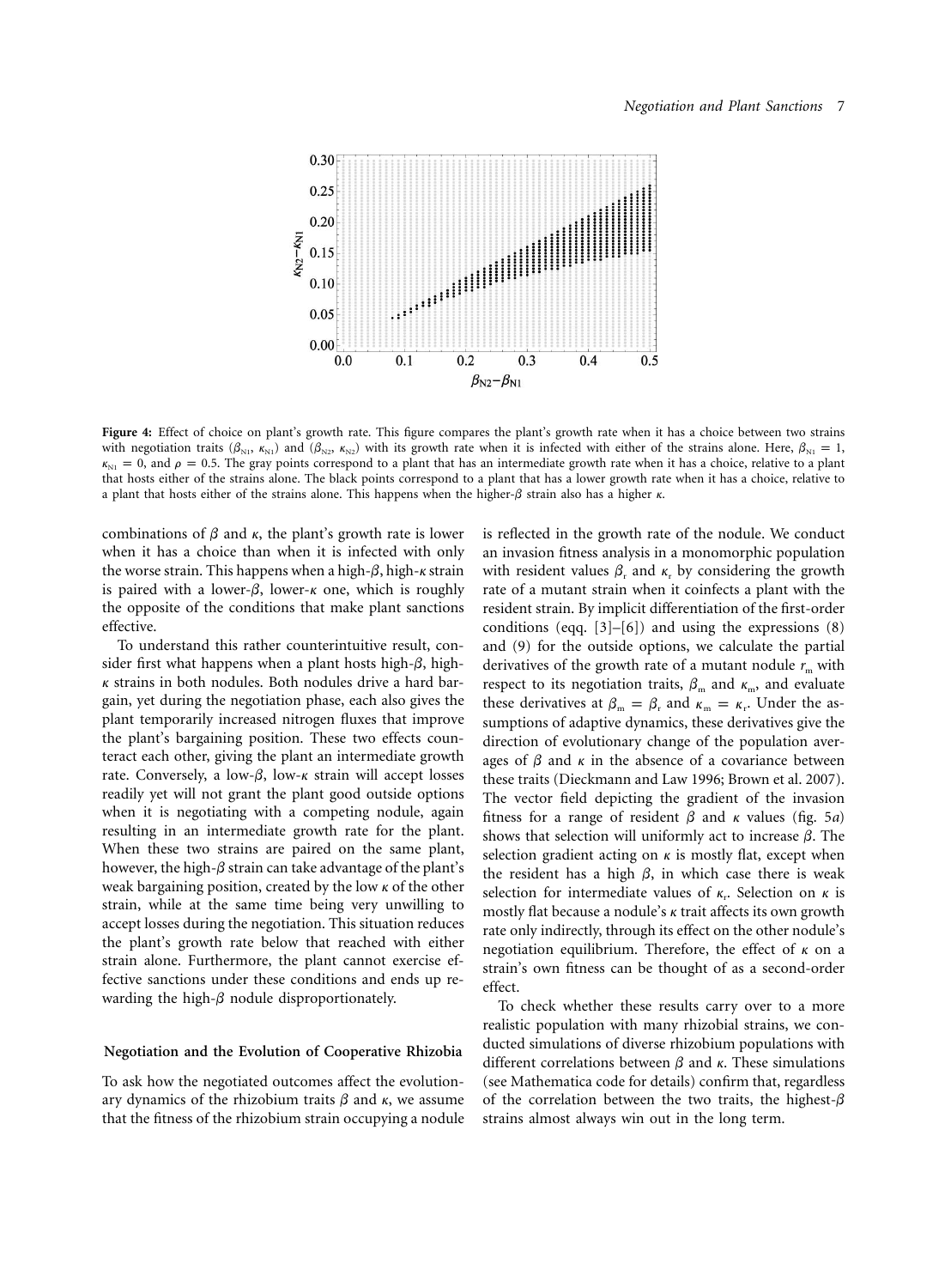

**Figure 5:** Vector field depicting the selection gradients on the negotiation traits,  $\beta$  and  $\kappa$ . Panel  $a$  is for the case without partner fidelity feedback (PFF;  $s = 0$  in eq. [10]), and *b* is for the case with PFF  $(s = 1)$ . In *a*, there is selection to increase  $\beta$  throughout its range, while selection to increase  $\kappa$  is weak when  $\beta$  is small but becomes stronger as  $\beta$  grows. Selection gets weaker on each trait as it increases in magnitude. In  $b$ , there is still selection to increase  $\beta$ , but the magnitude of this selection is weaker than that in *a*. In contrast, there is strong selection to increase  $\kappa$  because  $\kappa$  helps the plant's growth rate, which yields a payoff to the rhizobia through PFF while imposing no direct cost.

These results show that plant sanctions through negotiation, even when effective at the level of a single plant, are still unable to maintain beneficial rhizobia in the population. The fundamental reason for this result is that the negotiation process allows a nodule with a high  $\beta$  to "manipulate" the plant into providing it with more carbon. To resist this manipulation, the plant must rely on strains with higher  $\kappa$ . But even if these strains fare better when they cohabit a plant with a high- $\beta$ , low- $\kappa$  strain, they do much worse when they are the sole occupant, since the plant can then play two high- $\kappa$  nodules against each other. Thus, high- $\beta$  strains are able to invade a population of low- $\beta$  strains, regardless of their  $\kappa$  values.

#### *Partner Fidelity Feedback*

What constrains  $\beta$  from increasing indefinitely? One possibility is that a higher  $\beta$  imposes costs on the rhizobium:

during the transient negotiation dynamics, strains with higher  $\beta$  spend less time growing because they spend more time in the war-of-attrition phase than do strains with lower  $\beta$ . This cost is not accounted for in our analyses above, which consider only the equilibrium of the negotiation dynamics. Akçay and Roughgarden (2007) found in their simulations that the war-of-attrition stage imposed, on average, a roughly 7% cost, relative to the same nitrogen fixation and carbon fluxes reached by a cost-free process. This cost will be higher for high- $\beta$  strains, because they will stay in the war-of-attrition stage longer, and it might eventually grow so large as to negate the advantage of increasing  $\beta$ .

Partner fidelity feedback (PFF), that is, benefits that rhizobia obtain from increased plant growth rate, might also constrain  $\beta$ . Intuitively, PFF must play some role in the legume-rhizobium symbiosis, since plants that grow more also photosynthesize more and have more resources available for dividing among themselves and their symbionts. To model the effect of PFF, suppose that the lifetime fitness of nodule N1 is given by

$$
w_{\rm N1} = r_{\rm N1} r_{\rm p}^s, \tag{10}
$$

where  $s \ge 0$  is a parameter denoting the strength of PFF. When  $s = 0$ , there is no automatic fitness benefit to the nodule from the plant's growth;  $s > 0$  implies some benefit, which becomes stronger as *s* increases. Although this benefit could be derived from a model that accounts for growth and reproduction of both the nodule and the plant, *s* provides a simple way to account for PFF. Note that the behavior of the parties during the negotiation is still based on the growth rates of the plant  $(r_p)$  and the nodule  $(r_{\rm N1})$ , as opposed to being determined by the fitness function  $w_{N1}$ . To assume otherwise would require that the partners exchange information about their growth rates and anticipate future returns, both capabilities that we are reluctant to ascribe to plants and bacteria.

To find how PFF affects the selection gradients for  $\beta$ and  $\kappa$ , we again calculate the derivatives of rhizobial fitness given by equation (10) with respect to these traits (fig. 5). Adding PFF (e.g., when  $s = 1$ ) favors higher  $\kappa$  and does so more strongly as  $\beta$  increases. This is because hosting strains with high  $\kappa$  increases the growth rate of the plant, which then yields a return on the rhizobium fitness through PFF. Positive selection to increase  $\beta$  is diminished but has not vanished. Nonetheless, the strong selection for increased  $\kappa$  arising from PFF, together with a negative covariance between  $\kappa$  and  $\beta$ , can maintain low- $\beta$  strains in the population. To illustrate this, we computed the evolutionarily stable (ES)  $(\beta, \kappa)$  pairs as a function of the PFF exponent *s*, assuming a negative, linear relationship between  $\beta$  and  $\kappa$  (fig. 6). The evolutionarily stable  $\beta$  decreases with the PFF exponent *s*, meaning that the ES rhizobia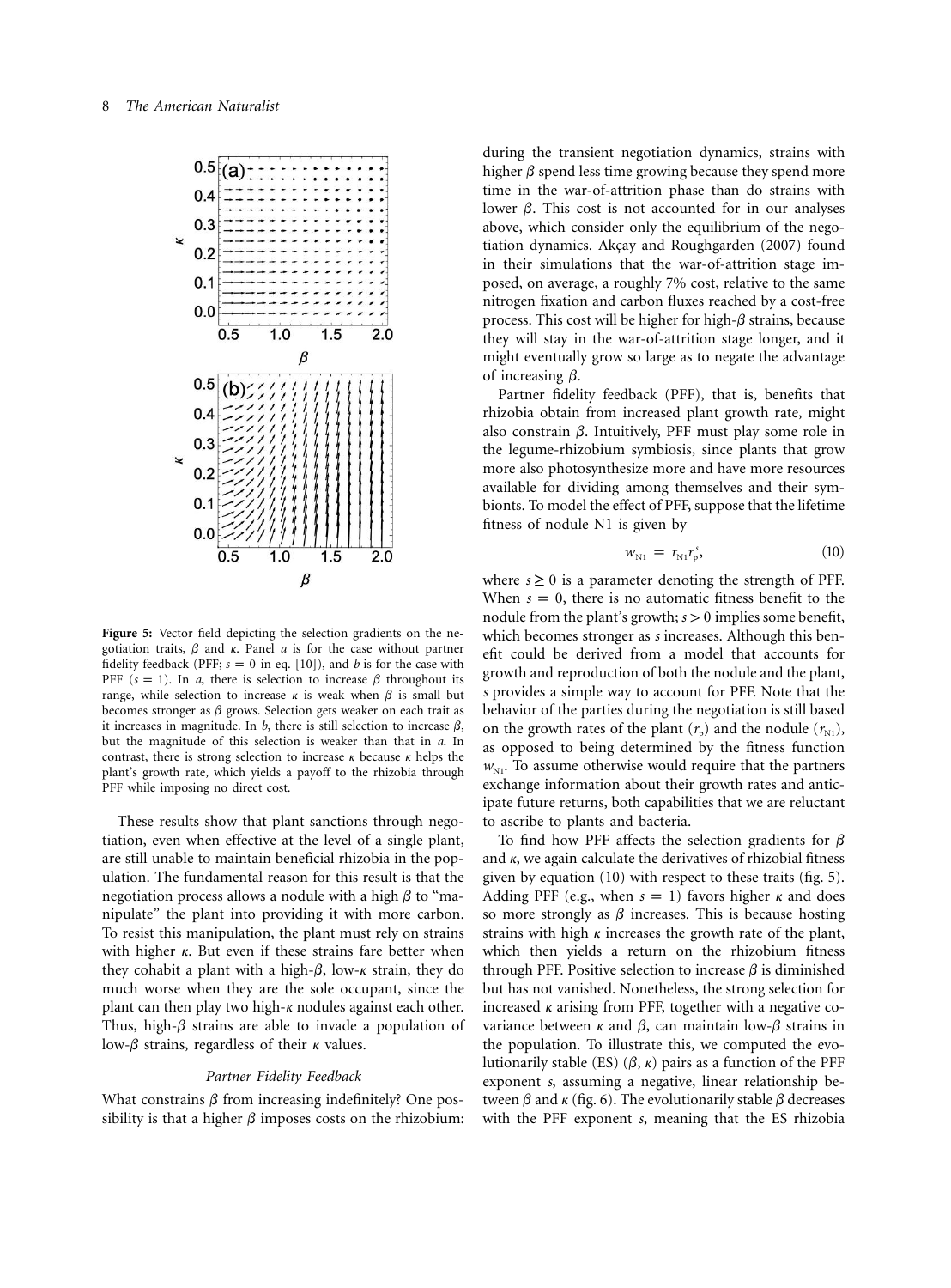

**Figure 6:** Evolutionarily stable strategy (ESS) values of  $\beta$  (*a*) and  $\kappa$  (*b*) as a function of the partner fidelity feedback (PFF) exponent *s*. Here, we assume a negative, linear relationship between  $\beta$  and  $\kappa$ , with two different values for the slope. For the solid curve, we assume  $\kappa = 0.6 - 0.3\beta$ , while the dashed curve is drawn under the assumption  $\kappa = 1.2 - 0.6\beta$ . In each case, the maximum value of  $\beta$  is assumed to be 2 (making  $\kappa$  nonnegative). While the particular value of this upper limit is arbitrarily chosen for our numerical calculations, its empirical value can be interpreted as corresponding to the least cooperative strain in the population. As can be seen, this least cooperative strain will be evolutionarily stable up to a threshold PFF coefficient *s*, and only for higher *s* will more-cooperative strains be able to persist in the population. This threshold *s* is lower when the relationship between  $\beta$  and  $\kappa$  is more negative.

become more cooperative with stronger PFF. Further, for a given value of the PFF coefficient *s*, a more negative relationship between  $\beta$  and  $\kappa$  will decrease the ES value of  $\beta$  and increase the ES value of  $\kappa$ .

#### **Discussion**

#### *Negotiation Can Undermine Partner Choice/Sanctions and Creates Context Dependency*

Our model yields four main results. First, the correlation between the rhizobium negotiation traits  $\beta$  and  $\kappa$  affects the plant's ability to reward more-cooperative strains. When  $\beta$  and  $\kappa$  are negatively correlated, strains that demand less carbon per nitrogen fixed also provide the plant with better outside options; moreover, negotiation provides higher rewards for the more cooperative rhizobium strain. This combination enables plant sanctions. However, negotiation disables plant sanctions when these traits are not negatively correlated. These results partially support the conjecture by Akçay and Roughgarden (2007) that the negotiation process might underlie plant sanctions, yet they also illuminate a more complex picture where effective sanctions depend on the combination of strains coinfecting the host plant. These findings also provide a possible explanation for the empirical results that show effective plant sanctions in some cases (Kiers et al. 2003, 2006; Simms et al. 2006) but not in all (Marco et al. 2009; Gubry-Rangin et al. 2010).

Our second result is that negotiation creates contextdependent variation in the plant's fitness costs and benefits. Context dependency here refers to the fact that the negotiation outcome and its effect on the plant's overall growth depend on the combination of strains with which the plant is interacting. In particular, with certain combinations of strains (low- $\beta$ , low- $\kappa$  strains paired with high- $\beta$ , high- $\kappa$  strains), a plant might be worse off when it has a "choice" between two strains than when it is infected by either strain alone. This prediction might explain the results of an inoculation experiment by Heath and Tiffin (2007), in which *Medicago truncatula* plants were sometimes less fit when they had a choice (i.e., inoculated with two *Sinorhizobium medicae* strains that offered different levels of benefit) than when inoculated with either strain alone. This result is paradoxical from a naive markettheory perspective but arises naturally from an underlying negotiation model where exerting choice is predicated on having good outside options.

#### *Maintenance of Mutualism Requires Both Partner Fidelity Feedback and Sanctions*

Our third result is that, regardless of the correlation between  $\kappa$  and  $\beta$ , selection always favors higher  $\beta$ , even when plants can successfully reward lower- $\beta$  nodules. This result underscores a general point about sanction models that seems to have been overlooked so far. Consider two symbiont strains that interact with a single host species. Suppose that strain 1 is the more cooperative strain; that is, the host grows better when singly inoculated by strain 1. Denote by  $w_{ii}$  the fitness of strain  $i$  when it coinfects the host with strain *j*. Effective host sanctions should result in  $w_{12} > w_{21}$ ; that is, when both strains infect a single host, strain 1 has a higher fitness than does strain 2. On the other hand, the evolutionary stability of strain 1 requires  $w_{11} > w_{21}$ , and conversely, the evolutionarily stability of strain 2 requires  $w_{22} > w_{12}$ . In general, effective host sanctions do not guarantee or preclude either condition. For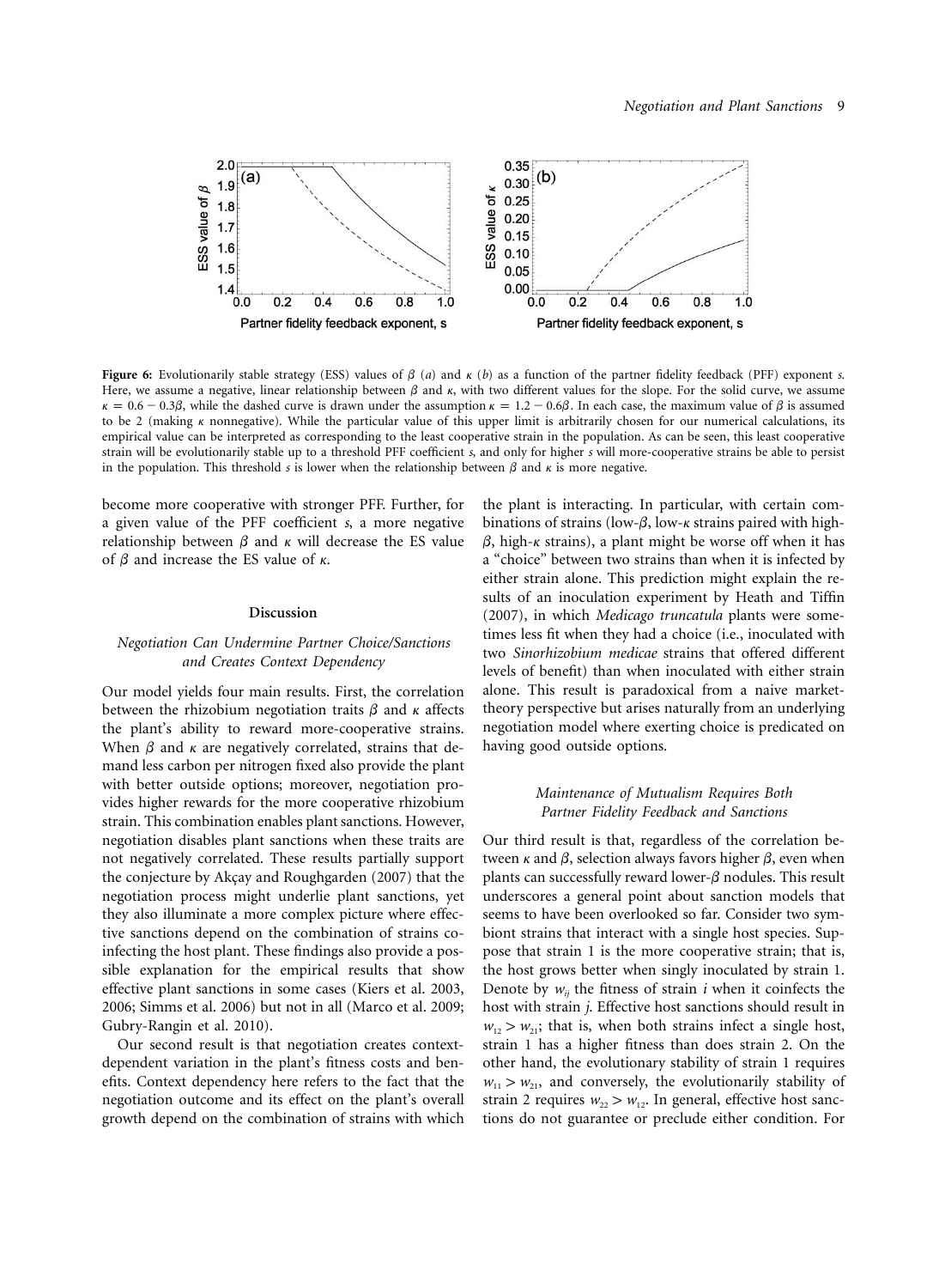example, our model without PFF generates the following pattern:  $w_{22} > w_{12} > w_{21} > w_{11}$ . Thus, even effective host sanctions cannot maintain strain 1 in the population.

Our final result is that both sanctions and partner fidelity feedback (PFF; Bull and Rice 1991; Sachs et al. 2004; Foster and Wenseleers 2006) might be necessary to maintain mutualism. West et al. (2002*c*) showed that PFF alone is not sufficient to maintain cooperative rhizobia, because the feedback benefits that a cooperative strain produces by helping the host are diluted across all nodules, regardless of strain, giving rise to a "tragedy of the commons." This effect is present in our model as well: even with PFF, selection favors higher  $\beta$ , albeit with diminished strength. On the other hand, our second negotiation trait,  $\kappa$ , does not suffer from the commons tragedy, because while higher  $\kappa$  in a focal nodule improves the plant's position against the other nodule, it does not directly affect the negotiation outcome between the focal nodule and the plant. Hence, a focal nodule's  $\kappa$  value affects its own growth rate only indirectly, by changing the plant's baseline growth rate (this effect is small but positive). On the other hand, with PFF, a higher- $\kappa$  strain receives feedback benefits from improving the plant's growth, which means that PFF strongly favors higher  $\kappa$ . Nonetheless, favoring high  $\kappa$  does not by itself maintain low- $\beta$  strains. For this to occur,  $\kappa$  and  $\beta$ must be negatively correlated, which brings us back to the condition for effective plant sanctions. Note, however, that sanctions here play a rather incidental role; their existence is a side consequence of adequate negative correlation between the negotiation traits.

#### *Control and Outside Options in Biological Markets*

The main thrust of our article is that whenever rhizobia have some control over the outcome, the plant must rely on other rhizobia to sanction less cooperative ones, at least in the short term. This basic fact creates evolutionary and ecological patterns that are more complex than those from pure host-control models (e.g., West et al. 2002*c*). Our model provides possible explanations for empirically observed patterns that had not been anticipated by previous sanctions models, a fact that offers indirect support for our model and for rhizobium control in general. More generally, the issue of joint control of the mutualistic outcome and its effects on evolutionary and ecological dynamics presents a fertile ground for future theoretical and empirical work.

The partner-choice model of Kummel and Salant (2006) in a mycorrhizal mutualism offers an interesting comparison in this regard. Kummel and Salant characterize each fungal strain by an exchange function that describes how much resource the strain yields in exchange for a given amount of carbon. The plant then allocates carbon in a way that equalizes the marginal costs of obtaining resources from the strains that it chooses. Even though Kummel and Salant did not consider fungal fitness in their paper, their model can also yield cases with ineffective sanctions, that is, where the less beneficial strain is evolutionarily stable despite optimal partner choice by the plant (E. Akçay, unpublished analysis). One possible interpretation is that this outcome arises because plant choices are constrained by the set of available supply curves, which is determined by the fungal population's composition. Hence, plants in this model lack complete control over the allocation of rewards and can exercise choice only when interacting with the right combination of fungal strains.

Another set of models, by Johnstone and Bshary (2002, 2008), explores how control over the interaction influences the exchange of services in the cleaner-fish mutualism, where there is conflict over the duration of the interaction between an "exploiter" (cleaner fish) and a "victim" (client fish). Johnstone and Bshary (2002) find that as exploiter control increases, so too does the evolutionarily stable level of exploitation, while the duration of each interaction decreases. Johnstone and Bshary (2008) add a market context to this model, where interaction duration influences partner availability for both types of partners, and find that the market cannot prevent the cooperation breakdown that is caused by increased exploiter control. In one sense, the control variable in Johnstone and Bshary (2002, 2008) fulfills a role similar to that of  $\beta$ : it shifts the stable outcome in the exploiter's favor. A major difference between these models and ours is that the clients in Johnstone and Bshary (2008) have no way of retaliating against the cleaner's manipulation of interaction duration, either during the interaction itself (e.g., by manipulating the exploitation level) or by exercising outside options, such as visiting less manipulative cleaners (e.g., chosen by reliable indicators of their tendency to manipulate). Furthermore, their model does not consider evolution of the control trait in the cleaner population. Selection in their model would always favor higher control by the exploiters (since there is no immediate cost to higher control) and therefore lead to the breakdown of cooperation, just as selection in our model favors increased  $\beta$ .

We suggest that the next stage of biological market theory should include more-explicit models of the mechanisms determining the exchange rates for services and resources and the effect of outside options within these mechanisms. Such models would require more detailed knowledge of the proximate mechanisms of resource exchange (Bshary and Bronstein 2004), which often is not immediately available. Nonetheless, models such as ours underscore the importance of these mechanisms and provide a theoretical motivation for empirical inquiry into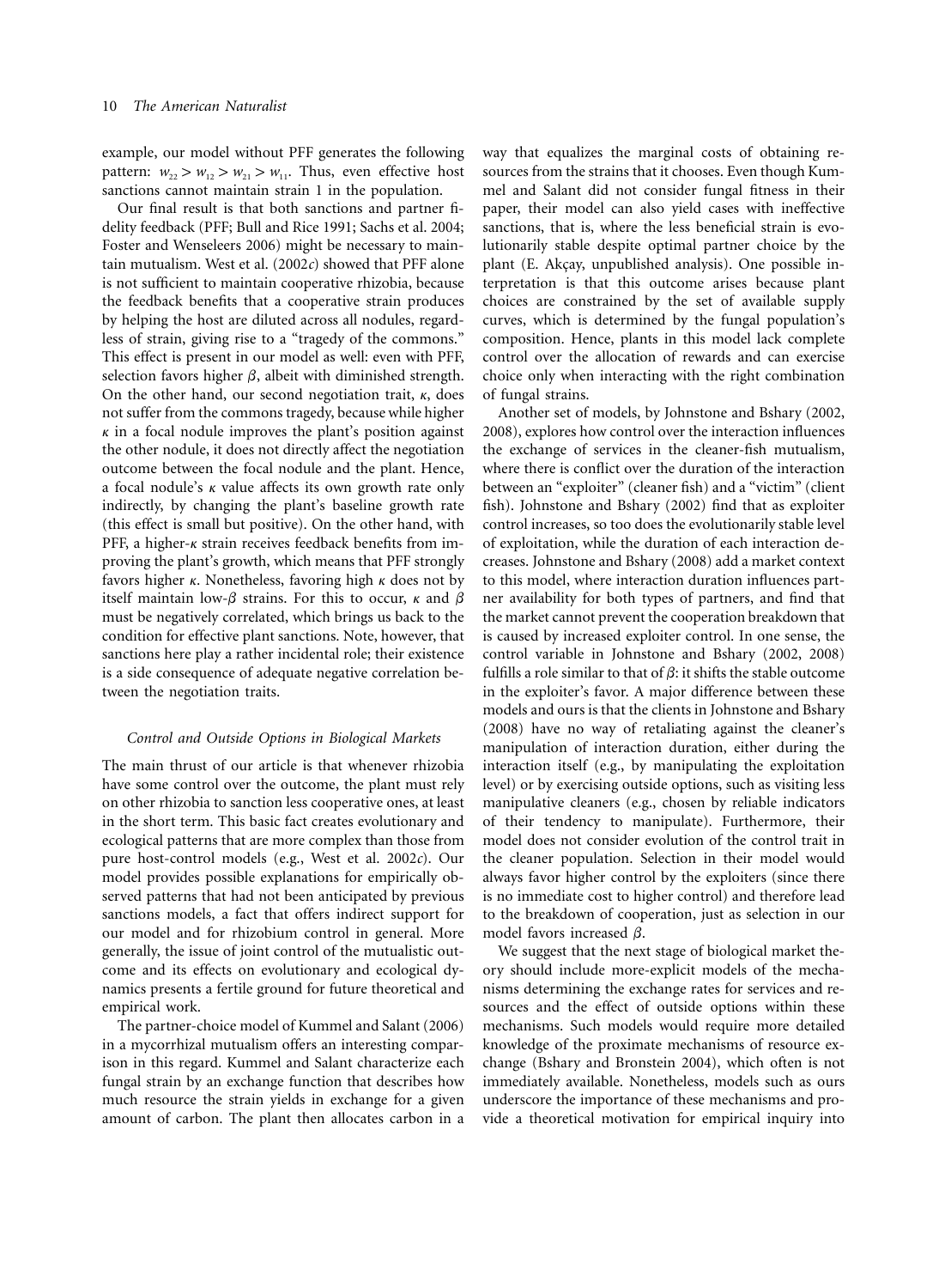them. For example, from current knowledge that we review in "Mechanisms for Control of the Mutualism," we might infer that plants have the upper hand in the legumerhizobium interaction. However, this view might just as well reflect our relative ignorance about mechanisms of rhizobial control. Methodological difficulties have hampered inquiry into how endosymbiotic bacteroids might exert control during the nitrogen-fixation stage of the interaction. Further, most studies of bacteroid physiology are purely mechanistic and focus on single nodules, rarely if ever considering how bacteroid traits expressed in one nodule might influence the trait expression and performance of strains in other nodules. In contrast, empirical research on the regulation of nitrogen fixation adopts the plant's perspective and assumes plant control (e.g., Schulze 2004). We suggest that our approach can usefully merge these two perspectives by integrating evolutionary theory with a mechanistic approach to control and regulation of the symbiosis. Such a synthesis produces many new empirical questions, some of which we consider below.

#### *Rhizobium Traits and Empirical Questions*

Our model predicts that the effect of a rhizobium strain on the plant's growth will depend on which other strains occupy the other nodules of the plant. This kind of context dependency poses a problem for defining and measuring cooperativeness of rhizobium strains. In principle, a quantity such as the ratio of nitrogen fixation to carbon allocation,  $I_A/I_C$ , might denote how beneficial a nodule is to the plant, but these rates will vary, depending on the other strains being hosted by the same plant. Therefore, a strain's cooperativeness must be defined and measured within a specified context, which challenges the use of terms such as "cooperators" and "cheaters" to denote genotypespecific properties of rhizobia. Nonetheless, it is possible to define a standard context in which to evaluate strains, such as single inoculation, as is done in most empirical studies (e.g., Simms et al. 2006; Heath and Tiffin 2009; Heath 2010). In that case, our model posits that there is more than one way to be cooperative: a strain can either have a low  $\beta$  and thereby "demand" less during the negotiation process or have a high  $\kappa$  and thereby help the plant drive a harder bargain with another nodule. In a single-strain inoculation, the strain's  $\beta$  is evaluated in the context of its  $\kappa$  and its  $\kappa$  is evaluated in the context of its  $\beta$ , and the joint action of the two traits determines the strain's nitrogen-fixation level. Thus, to predict a strain's cooperativeness in other contexts (e.g., in mixed inoculations or in soil), we must understand what biological mechanisms underlie such traits and determine how best to measure them.

One can identify the rhizobium traits important to the

interaction outcome by investigating in detail the physiological mechanisms by which legumes and rhizobia interact. For example, a recent study by Ratcliff and Denison (2009) showed that an ethylene inhibitor produced by rhizobia shifts the symbiotic outcome in favor of the rhizobia. More research into the mechanistic basis for such effects is needed. An evolutionary perspective suggests that it might be especially profitable to find and study mechanisms underlying natural polymorphisms in functionally relevant genes. Functional genetic studies of nitrogen fixation (Masson-Boivin et al. 2009) and cellular interactions between plant and rhizobium cells (Lodwig et al. 2003; Prell et al. 2009) should be conducted with an eye toward uncovering such variability in rhizobial populations. Once control traits have been identified, our model makes a number of specific predictions about the outcome of the mutualism as a function of different combinations of traits. These predictions should be tested, as they have important implications for the evolutionary dynamics of this interaction.

Another way to test whether bacteroids exercise any control in the interaction is to detect variation in these unidentified traits by observing the fitness associations that they create between mutualism partners. For example,  $\beta$ is predicted to generate antagonistic covariation between plant and rhizobium fitnesses. So variation in  $\beta$  can be detected as a negative correlation between the fitnesses of rhizobium and host plant across genetically identical host plants that have been singly inoculated with different rhizobium genotypes. In turn,  $\kappa$  is predicted to generate antagonistic variation between the fitnesses of strains that coinfect a plant. Hence, variation in  $\kappa$  can be detected by measuring individual fitnesses of pairs of rhizobium genotypes inoculated onto different individual host plants, with the pairs representing "cells" in a factorial array of rhizobium combinations. One caveat is that a negative genetic correlation between  $\beta$  and  $\kappa$  might mask some fitness covariances. Nonetheless, examining fitness covariances among plant genotypes and rhizobial strains and determining whether such covariation maps onto specific genetic loci in rhizobia is an area ripe for study. Few studies have measured genetic variation and covariation between the fitnesses of plants and rhizobia in either natural or managed systems.

#### *Future Directions for Theory*

Our extension of the negotiation framework of Akçay and Roughgarden (2007) to interactions with two nodules generates interesting insights about the evolution of the symbiosis but does not yet capture all important aspects of the interaction. We briefly discuss some of these aspects,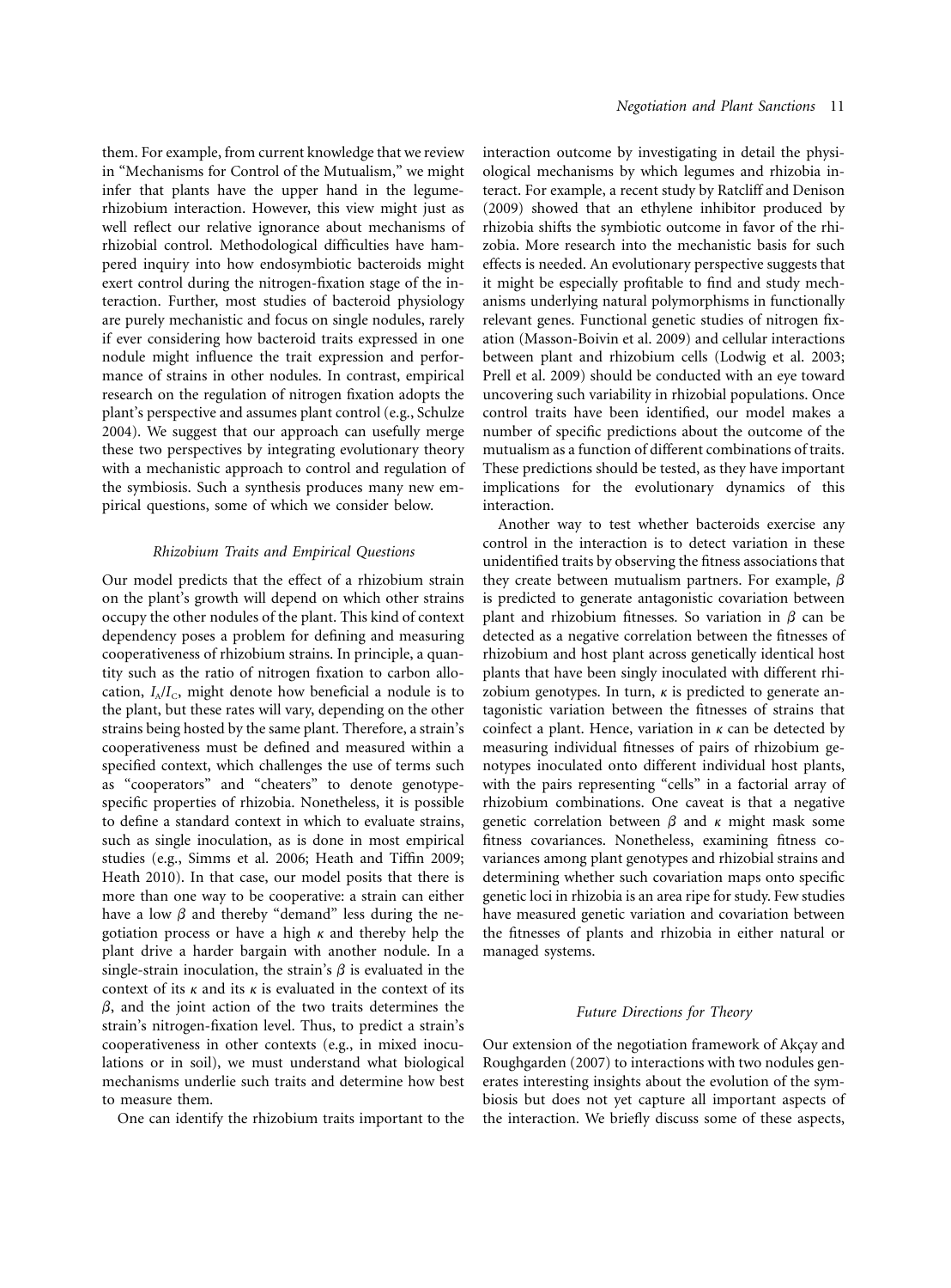both to delineate limitations of our model and to sketch out questions that we intend to tackle in future work.

First, we assume that the plant does not simply cut off a nodule with high  $\beta$ . In the short term, such a move would not be optimal for the plant, as the remaining nodule would have a much better bargaining position and therefore be able to shift the outcome in its own favor. In the longer term, however, the plant can replace the cutoff nodule with one or more new nodules. More generally, the number of nodules on a single plant is highly plastic, and plants continue to "search" for more rhizobia and initiate nodules while negotiating with existing nodules. This means that the plant is not constrained by its current outside options but instead might expand its outside options and gain advantage when dealing with existing nodules. The optimal nodulation strategy of the plant therefore remains an important question to be answered by future work.

Second, we assume that only nodule growth determines rhizobial fitness. Nodule growth might be the appropriate quantity for studying sanctions after nodule formation, but the overall evolutionary dynamics of the rhizobia will also depend on the number of nodules each strain initiates (Heath and Tiffin 2009). Plants that host effective nodules initiate fewer nodules (Gao et al. 2010; Gubry-Rangin et al. 2010), which will have additional selective effects on the soil population of rhizobia. Furthermore, strains differ in their competitiveness for nodulation (e.g., Amarger 1981; Dowling and Broughton 1986), with potential tradeoffs between nitrogen fixation and nodulation effectiveness. Future theory, therefore, must address the nodulation dynamics of the interaction.

A related issue is the evolutionary consequence of the spatial population genetic structure of rhizobia (Bever and Simms 2000). In a structured population, a rhizobium strain might co-occur on a plant with others of its own genotype more frequently than with a strain randomly selected from the population. This situation would create  $\rightarrow$  Amarger, N. 1981. Competition for nodule formation between efindirect fitness effects on the rhizobium traits, which will be largely neutral for  $\beta$  (as  $\beta$  has little effect on the other nodule), but negative for  $\kappa$  (because higher  $\kappa$  harms the other nodule). An indirect cost of high  $\kappa$  could counteract some of the positive selection pressure on this trait. On the other hand, spatial structure also makes it more likely Bever, J., and E. Simms. 2000. Evolution of nitrogen fixation in for rhizobia to compete with kin (West et al. 2002*a*), which might negate some of the indirect costs and benefits of rhizobium traits (depending also on population elasticity; Bishop, D., and C. Cannings. 1978. A generalized war of attrition. Platt and Bever 2009). Predicting which of these effects will be stronger requires a model that more explicitly specifies the life cycle of rhizobia, including dispersal. Another potential effect of spatial structure is to increase the chance that the same plant and rhizobium genotypes interact repeatedly over generations, adding intergenerational part-

ner fidelity feedback to the "developmental" PFF that we modeled here, with largely similar effects.

Finally, we have yet to consider variation in plant negotiation traits. Here, we have concentrated on the evolution of rhizobium traits. There is some justification to this simplification, as rhizobia might be expected to evolve faster than would plants. However, to fully understand this mutualism, we must also consider plant traits and their evolution. In particular, plants might also evolve to be more or less "stubborn" during negotiations. Variation in plant traits will likely influence the distribution of benefits and generate genotype-by-genotype interactions in natural populations (Heath 2010). This question and the question of coevolution of plant and rhizobial negotiation traits we leave for future study.

#### **Acknowledgments**

The National Institute for Mathematical and Biological Synthesis (NIMBioS), where E.A. is a postdoctoral fellow, is sponsored by the National Science Foundation, the U.S. Department of Homeland Security, and the U.S. Department of Agriculture through National Science Foundation (NSF) award EF-0832858, with additional support from the University of Tennessee, Knoxville. This work was partially conducted when E.L.S. was a short-term visitor at NIMBioS; she has also been supported by NSF award DEB-0645791. We thank the editors and three anonymous reviewers for helpful comments that improved this manuscript.

#### **Literature Cited**

- Akçay, E., and J. Roughgarden. 2007. Negotiation of mutualism: rhizobia and legumes. Proceedings of the Royal Society B: Biological Sciences 274:25–32.
- fective and ineffective strains of *Rhizobium meliloti*. Soil Biology and Biochemistry 13:475–480.
- Benedito, V. A., H. Li, X. Dai, M. Wandrey, J. He, R. Kaundal, I. Torres-Jerez, et al. 2010. Genomic inventory and transcriptional analysis of *Medicago truncatula* transporters. Plant Physiology 152: 1716–1730.
- spatially structured populations of *Rhizobium*. Heredity 85:366– 372.
- Journal of Theoretical Biology 70:85–124.
- Bronstein, J. L., W. G. Wilson, and W. F. Morris. 2003. Ecological dynamics of mutualist/antagonist communities. American Naturalist 162(suppl.):S24–S39.
- Brown, J. S., Y. Cohen, and T. L. Vincent. 2007. Adaptive dynamics with vector-valued strategies. Evolutionary Ecology Research 9: 719–756.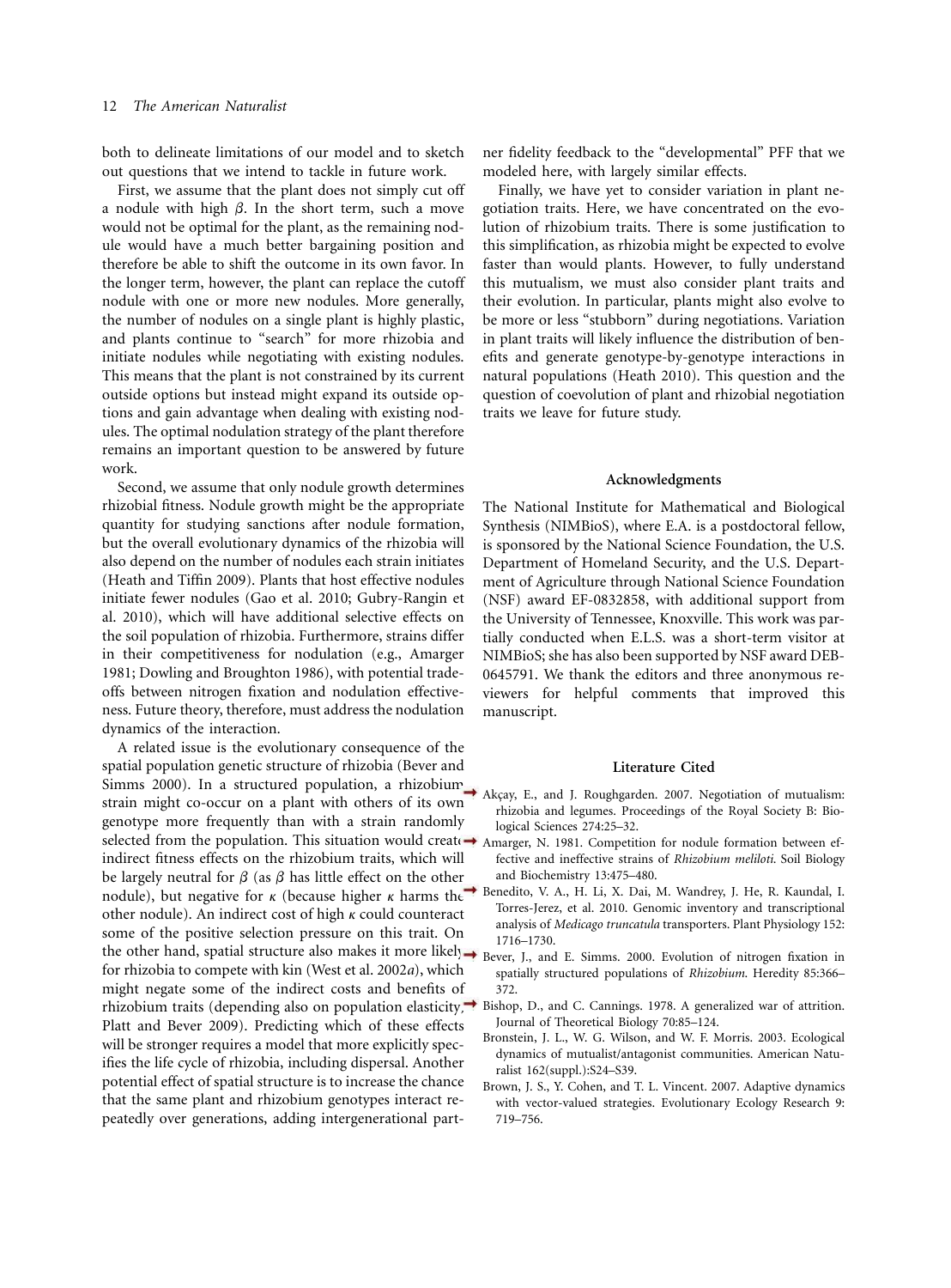- Bshary, R., and J. L. Bronstein. 2004. Game structures in mutualistic interactions: what can evidence tell us about the kind of models we need? Advances in the Study of Behavior 34:59–101.
- Bshary, R., and A. S. Grutter. 2002. Experimental evidence that partner choice is a driving force in the payoff distribution among in Kiers, E. T., S. A. West, and R. F. Denison. 2002. Mediating mutucooperators or mutualists: the cleaner fish case. Ecology Letters 5: 130–136.
- Bull, J. J., and W. R. Rice. 1991. Distinguishing mechanisms for the Kiers, E. T., R. A. Rousseau, S. A. West, and R. F. Denison. 2003. evolution of co-operation. Journal of Theoretical Biology 149:63– 74.
- Burdon, J. J., A. H. Gibson, S. D. Searle, M. J. Woods, and J. Brockwell. 1999. Variation in the effectiveness of symbiotic associations between native rhizobia and temperate Australian *Acacia*: withinspecies interactions. Journal of Applied Ecology 36:398–408.
	- Darwin, C. 1859. On the origin of species by means of natural se $\rightarrow$ lection, or the preservation of favoured races in the struggle for life. J. Murray, London.
- Ecology 87:892–902.<br>Denison, R. F. 2000. Legume sanctions and the evolution of symbiotic  $\rightarrow$  Lodwig E and P Pool cooperation by rhizobia. American Naturalist 156:567–576.
- Denison, R. F., and E. T. Kiers. 2004. Lifestyle alternatives for rhizobia  $\rightarrow$ mutualism, parasitism, and forgoing symbiosis. FEMS Microbiology Letters 237:187–193.
- Dieckmann, U., and R. Law. 1996. The dynamical theory of coevolution: a derivation from stochastic ecological processes. Journal of Mathematical Biology 34:579–612.
- Dowling, D. N., and W. J. Broughton. 1986. Competition for nodulation of legumes. Annual Review of Microbiology 40:131–157.
- Foster, K. R., and H. Kokko. 2006. Cheating can stabilize cooperation in mutualisms. Proceedings of the Royal Society B: Biological Sciences 273:2233–2239.
- Foster, K. R., and T. Wenseleers. 2006. A general model for the evolution of mutualisms. Journal of Evolutionary Biology 19:1283– 1293.
- Gao, M., M. J. Barnett, S. R. Long, and M. Teplitski. 2010. Role of the *Sinorhizobium meliloti* global regulator Hfq in gene regulation and symbiosis. Molecular Plant-Microbe Interactions 23:355–365.
- Gubry-Rangin, C., M. Garcia, and G. Béna. 2010. Partner choice in *Medicago truncatula*–*Sinorhizobium* symbiosis. Proceedings of the Royal Society B: Biological Sciences 277:1947–1951.
	- Hagen, M. J., and J. L. Hamrick. 1996. A hierarchical analysis of population genetic structure in *Rhizobium leguminosarum* bv. *trifolii*. Molecular Ecology 5:177–186.
	- Hammerstein, P. 2001. Games and markets: economic behaviour in humans and other animals. Pages 1–22 in R. Noë, J. van Hooff. and P. Hammerstein, eds. Economics in nature: social dilemmas, mate choice and biological markets. Cambridge University Press, Cambridge.
- Heath, K. 2010. Intergenomic epistasis and coevolutionary constraint in plants and rhizobia. Evolution 64:1446–1458.
- Heath, K. D., and P. Tiffin. 2007. Context dependence in the evolution of plant and rhizobial mutualists. Proceedings of the Royal Society B: Biological Sciences 274:1905–1912.
- ———. 2009. Stabilizing mechanisms in a legume-rhizobium mutualism. Evolution 63:652–662.
- Herre, E. A., N. Knowlton, U. G. Mueller, and S. Rehner. 1999. The evolution of mutualisms: exploring the paths between conflict and cooperation. Trends in Ecology & Evolution 14:49–53.
- Johnson, N. 1993. Can fertilization of soil select less mutualistic mycorrhizae? Ecological Applications 3:749–757.
- Johnstone, R. A., and R. Bshary. 2002. From parasitism to mutualism  $\rightarrow$  Roughgarden, J., M. Oishi, and E. Akçay. 2006. Reproductive social

partner control in asymmetric interactions. Ecology Letters 5:634– 639.

- . 2008. Mutualism, market effects and partner control. Journal of Evolutionary Biology 21:879–888.
- alisms: farm management practices and evolutionary changes in symbiont co-operation. Journal of Applied Ecology 39:745–754.
- Host sanctions and legume-rhizobium mutualism. Nature 425:78– 81.
- Kiers, E. T., R. A. Rousseau, and R. F. Denison. 2006. Measured sanctions: legume hosts detect quantitative variation in rhizobium cooperation and punish accordingly. Evolutionary Ecology Research 8:1077–1086.
- Kummel, M., and S. W. Salant. 2006. The economics of mutualisms: optimal utilization of mycorrhizal mutualistic partners by plants.
- Lodwig, E., and P. Poole. 2003. Metabolism of rhizobium bacteroids. Critical Reviews in Plant Sciences 22:37–78.
- Lodwig, E. M., A. H. F. Hosie, A. Bordes, K. Findlay, D. Allaway, R. Karunakaran, J. A. Downie, and P. S. Poole. 2003. Amino-acid cycling drives nitrogen fixation in the legume-rhizobium symbiosis. Nature 422:722–726.
- Marco, D. E., J. P. Carbajal, S. Cannas, R. Pérez-Arnedo, Á. Hidalgo-Perea, J. Olivares, J. E. Ruiz-Sainz, and J. Sanjuán. 2009. An experimental and modelling exploration of the host-sanction hypothesis in legume-rhizobia mutualism. Journal of Theoretical Biology 259:423–433.
- Masson-Boivin, C., E. Giraud, X. Perret, and J. Batut. 2009. Establishing nitrogen-fixing symbiosis with legumes: how many rhizobium recipes? Trends in Microbiology 17:458–466.
- Nash, J. 1950. The bargaining problem. Econometrica 18:155–162. ———. 1953. Two-person cooperative games. Econometrica 21:128– 140.
	- Noë, R. 2001. Biological markets: partner choice as the driving force behind the evolution of mutualisms. Pages 93–118 *in* R. Noë, J. van Hooff, and P. Hammerstein, eds. Economics in nature: social dilemmas, mate choice and biological markets. Cambridge University Press, Cambridge.
	- Noë, R., and P. Hammerstein. 1994. Biological markets: supply and demand determine the effect of partner choice in cooperation, mutualism and mating. Behavioral Ecology and Sociobiology 35: 1–11.
		- . 1995. Biological markets. Trends in Ecology & Evolution 10: 336–339.
- Platt, T., and J. Bever. 2009. Kin competition and the evolution of cooperation. Trends in Ecology & Evolution 24:370–377.
- Prell, J., J. P. White, A. Bourdes, S. Bunnewell, R. J. Bongaerts, and P. S. Poole. 2009. Legumes regulate rhizobium bacteroid development and persistence by the supply of branched-chain amino acids. Proceedings of the National Academy of Sciences of the USA 106:12477–12482.
	- Ratcliff, W. C., and R. F. Denison. 2009. Rhizobitoxine producers gain more poly-3-hydroxybutyrate in symbiosis than do competing rhizobia, but reduce plant growth. ISME Journal 3:870–872.
- Ratcliff, W. C., S. V. Kadam, and R. F. Denison. 2008. Poly-3 hydroxybutyrate (PHB) supports survival and reproduction in starving rhizobia. FEMS Microbiology Ecology 65:391–399.
-